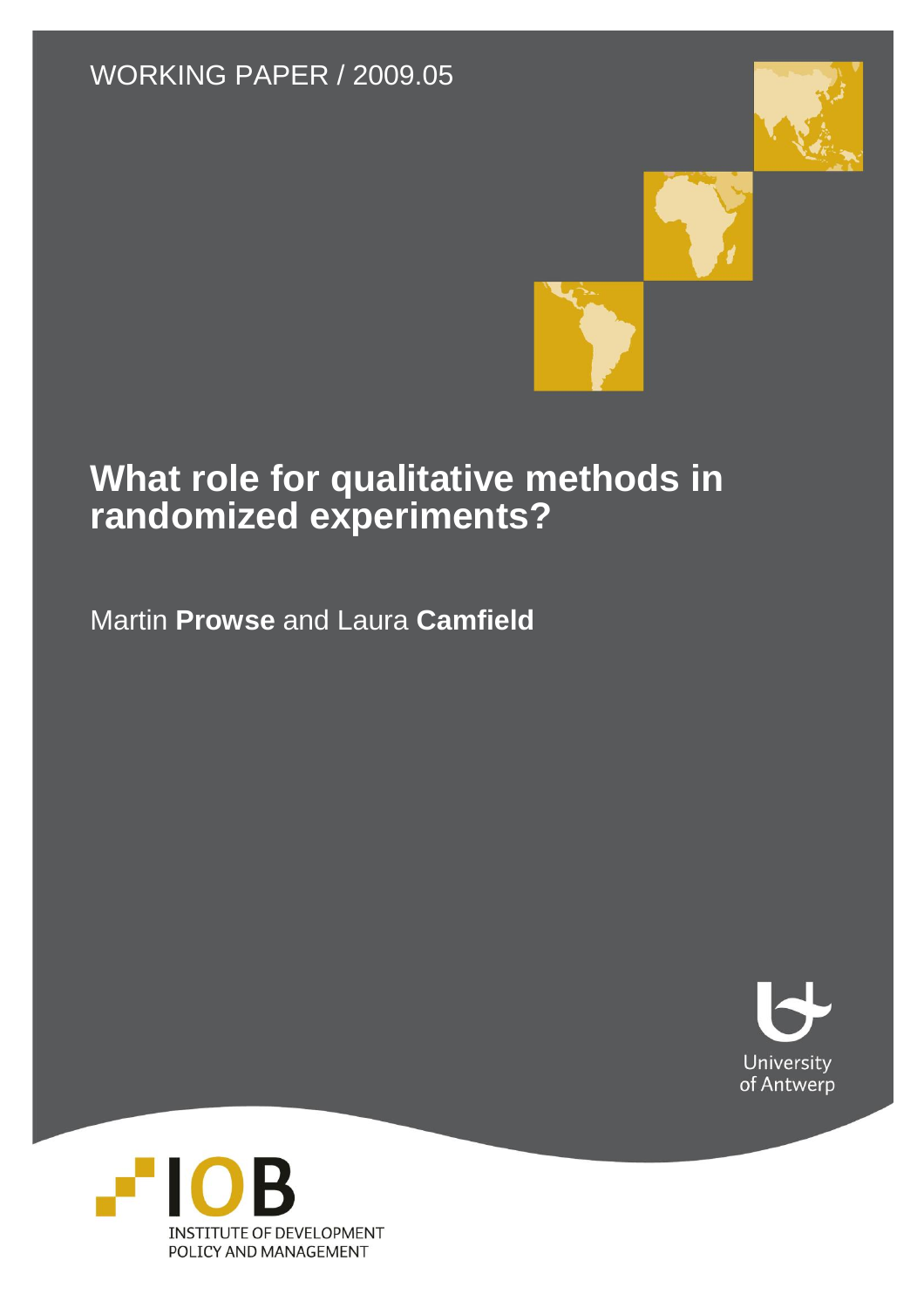Working Papers are published under the responsibility of the IOB Thematic Groups, without external review process. This paper has been vetted by Danny Cassimon, convenor of the Thematic Group Impact of Globalisation.

Comments on this Working Paper are invited. Please contact the author at **<martin.prowse@ua.ac.be>.**

#### I**nstitute of Development Policy and Management** University of Antwerp

Postal address: Visiting address: Prinsstraat 13 Lange Sint Annastraat 7 B-2000 Antwerpen B-2000 Antwerpen Belgium Belgium

tel: +32 (0)3 265 57 70 fax +32 (0)3 265 57 71 e-mail: <u>dev@ua.ac.be</u> www.ua.ac.be/dev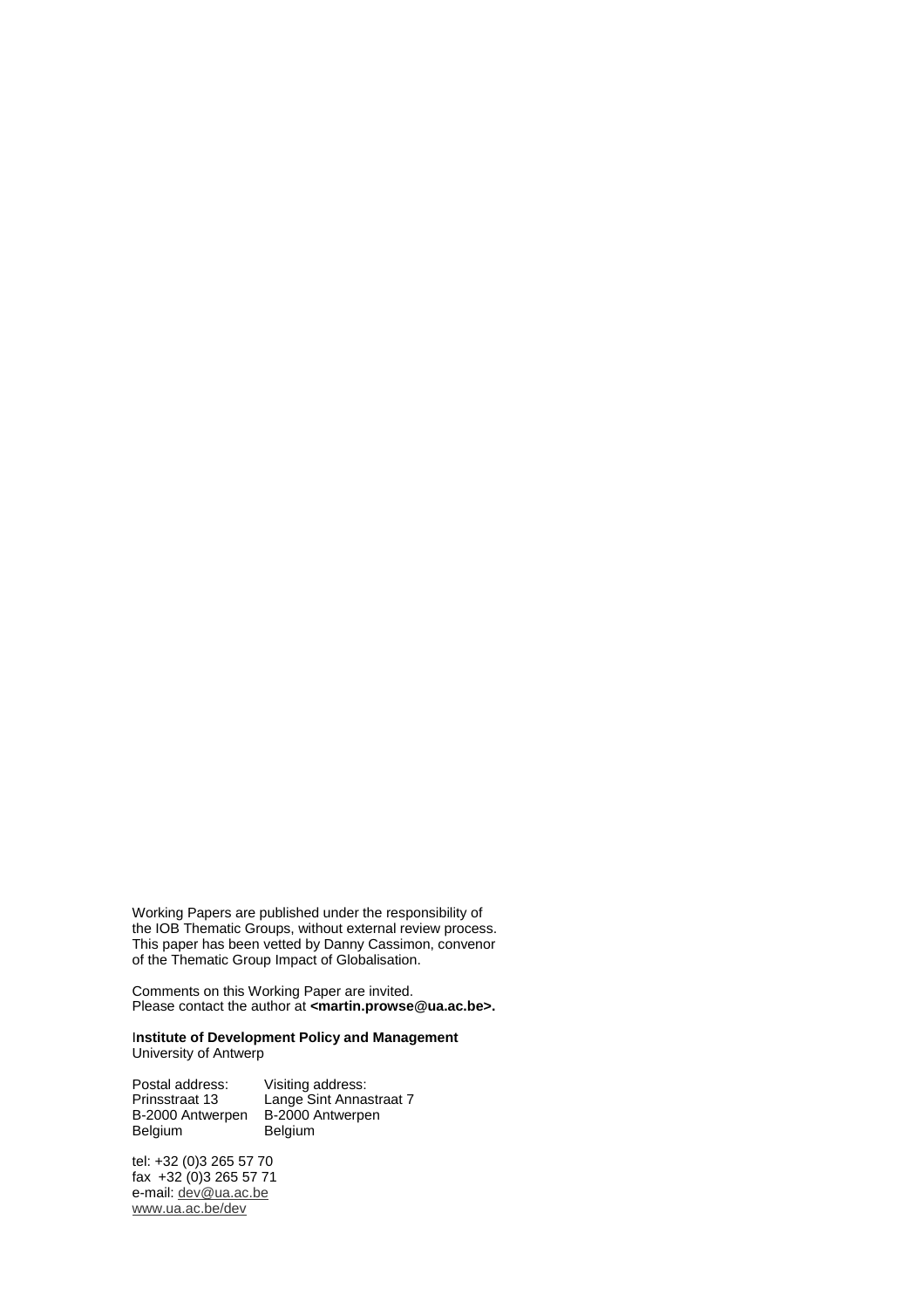WORKING PAPER / 2009.05

### **What role for qualitative methods in randomized experiments?**

Martin **Prowse** and Laura **Camfield**\*

October 2009

\* Martin Prowse, Institute of Development Policy and Management (IoB), University of Antwerp, Belgium, and Laura Camfield, Department of International Development, University of Oxford, UK.

The authors would like to thank Jos Vaessen for his comments, and Peter Davis for discussing his experience of using life history interviews. Needless to say, responsibility for any errors in fact or interpretation remain solely with the authors.



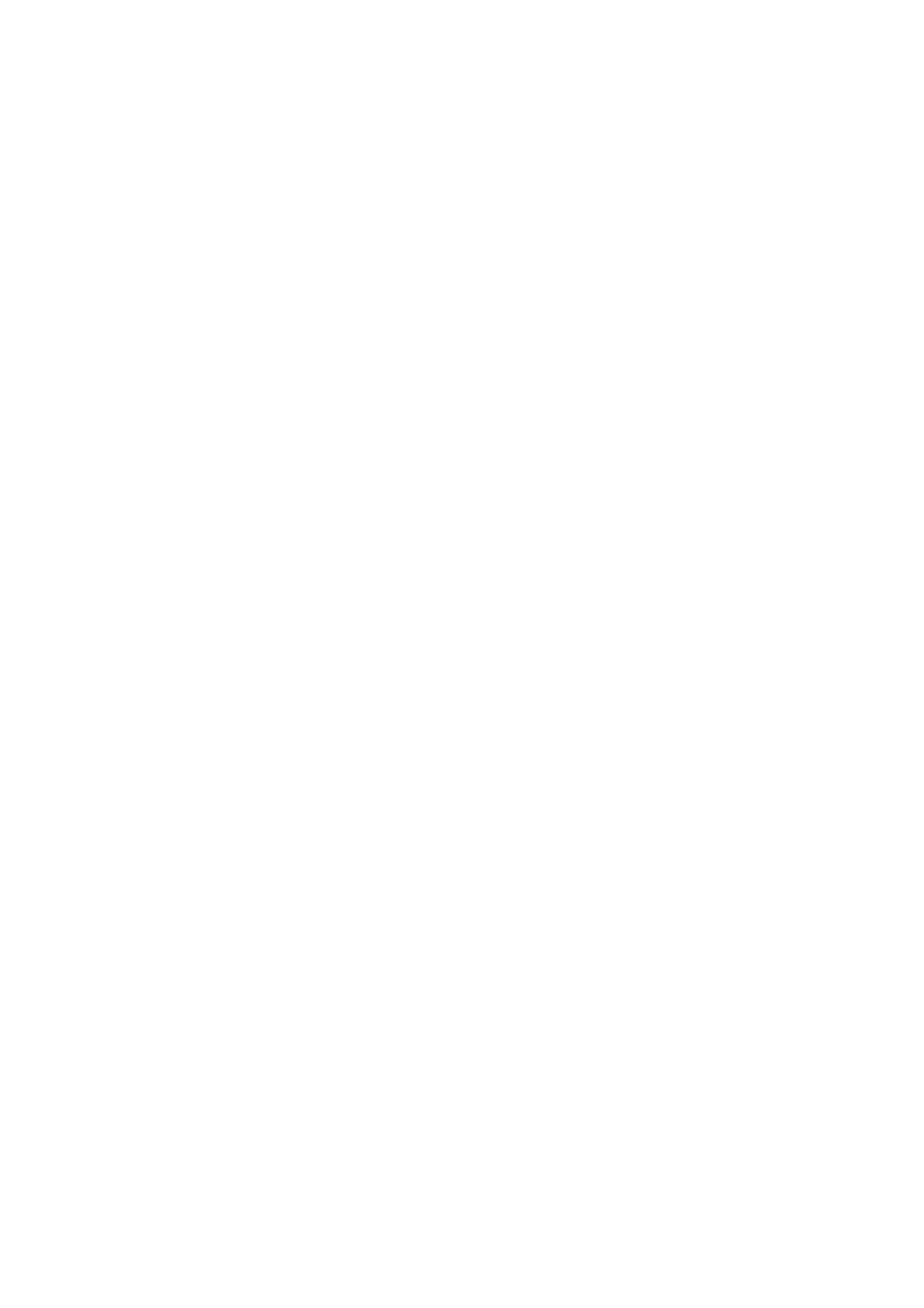#### **TABLE OF CONTENTS**

| <b>ABSTRACT</b>   |                                                          | 6  |  |  |
|-------------------|----------------------------------------------------------|----|--|--|
| 1.                | <b>INTRODUCTION</b>                                      |    |  |  |
| 2.                | <b>WHAT ARE RANDOMIZED EXPERIMENTS?</b>                  | 9  |  |  |
| 2.1               | THE STRENGTHS AND SHORTCOMINGS OF RANDOMIZED EXPERIMENTS | 10 |  |  |
|                   | <b>INTERNAL VALIDITY</b>                                 | 11 |  |  |
|                   | <b>EXTERNAL VALIDITY</b>                                 | 13 |  |  |
| 3.                | <b>MIXED METHODS WITHIN AN EXPERIMENTAL DESIGN</b>       | 14 |  |  |
| 4.                | <b>CONCLUSION</b>                                        | 21 |  |  |
| <b>REFERENCES</b> |                                                          |    |  |  |

#### **TABLE OF TABLES**

| TABLE 1 - TO WHAT EXTENT MIGHT QUALITATIVE METHODS ADHERE TO THE BASIC      |    |
|-----------------------------------------------------------------------------|----|
| <b>CHARACTERISTICS OF RANDOMIZED EXPERIMENTS?</b>                           | 18 |
| TABLE 2 - TO WHAT EXTENT DO QUALITATIVE METHODS COMPROMISE THE INTERNAL AND |    |
| <b>EXTERNAL VALIDITY OF RANDOMIZED EXPERIMENTS?</b>                         | 19 |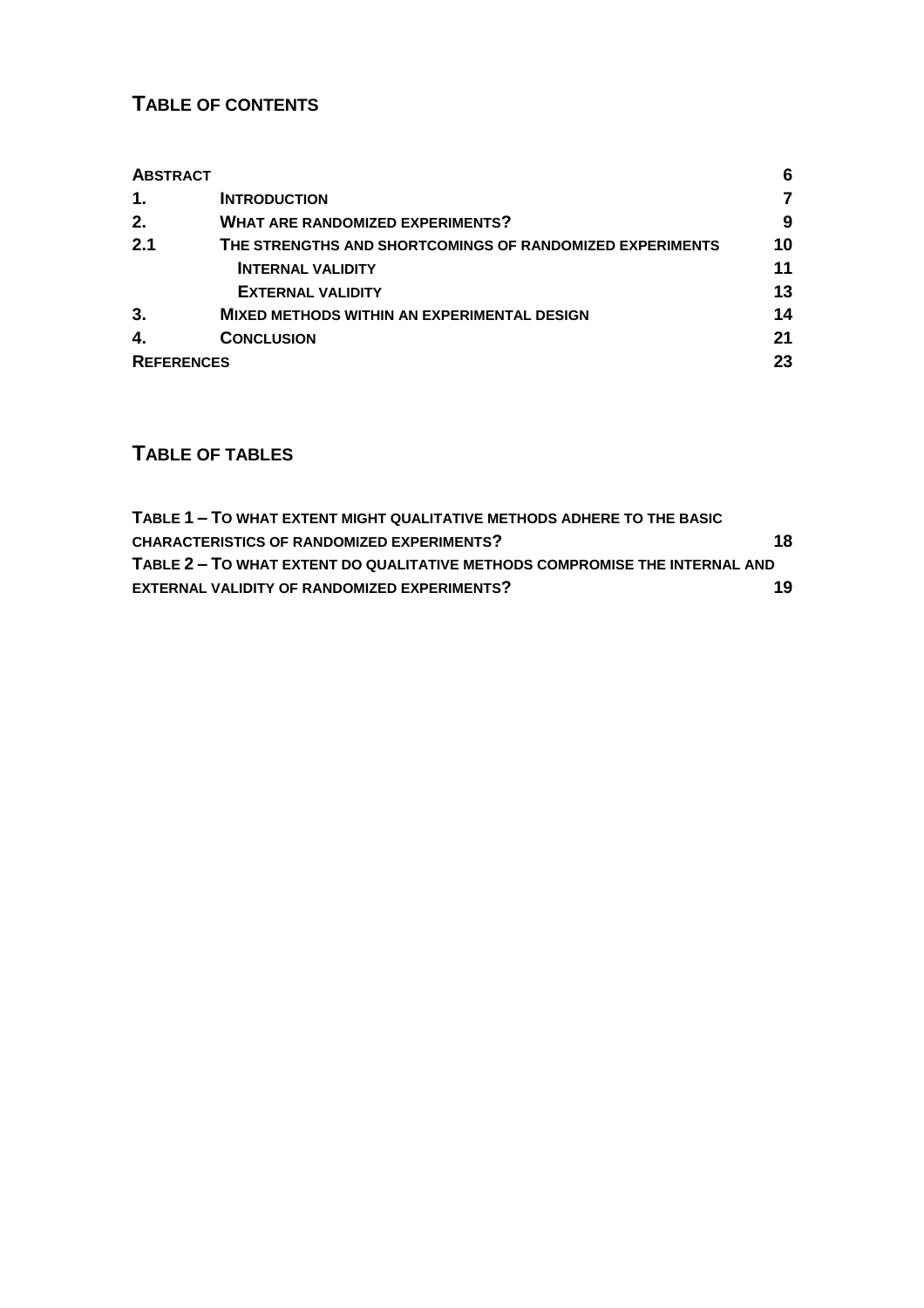<span id="page-5-0"></span>

The vibrant debate on randomized experiments within international development has been slow to accept a role for qualitative methods within research designs. Whilst there are examples of how "field visits" or descriptive analyses of context can play a complementary, but secondary, role to quantitative methods, little attention has been paid to the possibility of randomized experiments that allow a *primary* role to qualitative methods. This paper assesses whether a range of qualitative methods compromise the internal and external validity criteria of randomized experiments. It suggests that life history interviews have advantages over other qualitative methods, and offers one alternative to the conventional survey tool.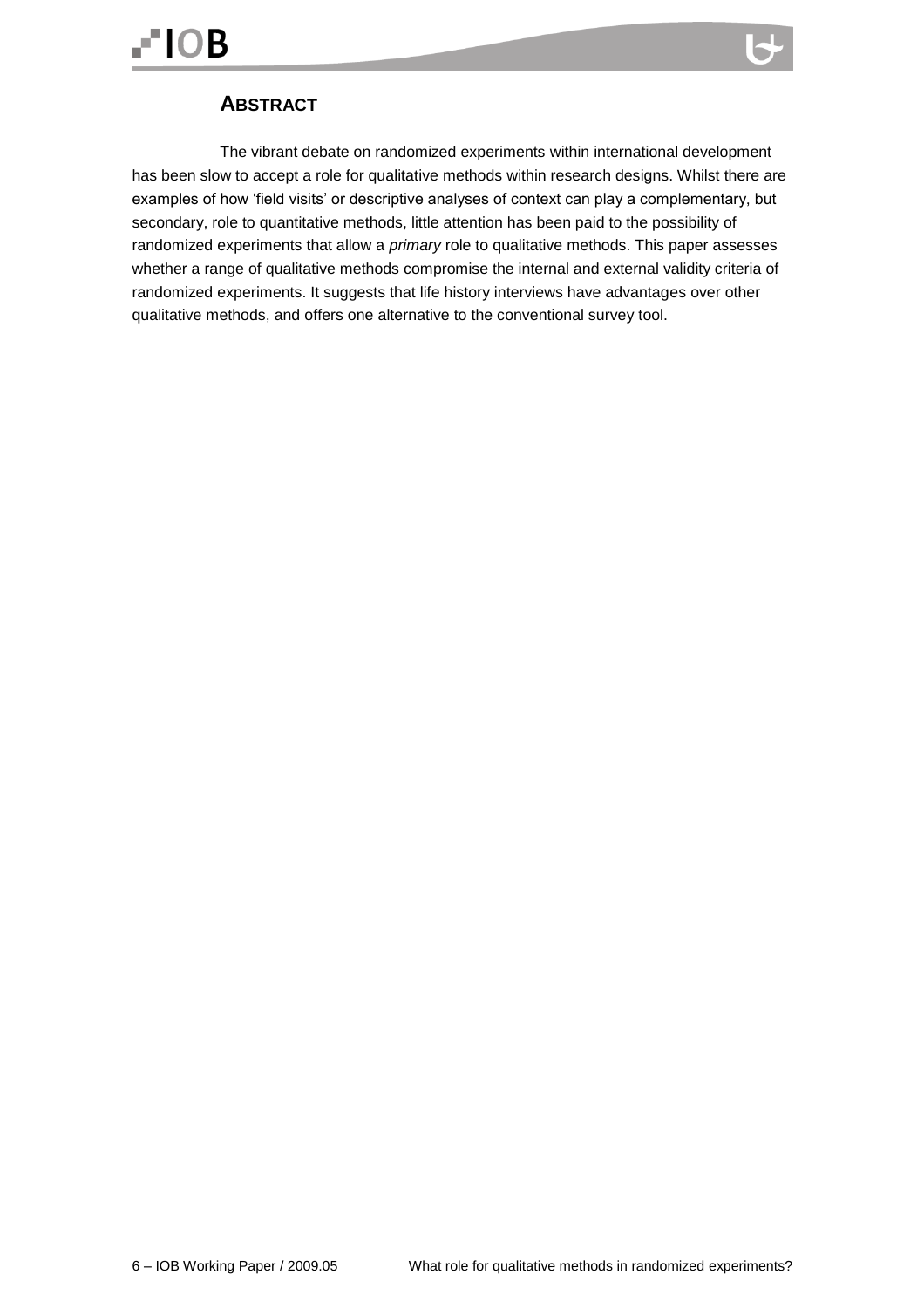<span id="page-6-0"></span>The effectiveness of development assistance has come under close scrutiny in recent years with the terms of debate shifting from the quantity of aid (Sachs, 2005; Easterly, 2005) towards improving quality. For example, the Paris Declaration of 2005 established five key principles to improve the effectiveness of aid flows, four of which focus on process issues such as increasing accountability.<sup>1</sup> A different approach to improving aid quality has been to improve the evaluation of aid"s impact. Evaluation practices in many donor agencies have tended to focus on policy and strategy within country programmes, thus focusing on internal institutional issues as opposed to aid"s impact on the well-being of the poorest (Foresti et al, 2007). Such an approach to evaluation contributed to a lack of evidence and consensus around that simplest of questions: what works? (Banerjee et al, 2007; Savedoff et al, 2006). In this respect, current evaluation procedures contributed to an attribution gap, whereby it has been difficult for agencies to assign improvements in well-being to specific policy interventions (see White, 2007b).

Such currents have contributed to an upsurge in interest in impact assessment and impact evaluation methodologies. Such approaches vary in terms of scale, the theoretical and conceptual frameworks employed, methodologies and research designs (and, often implicitly, epistemological and ontological beliefs), choice of measurement tool, choice of impact indicators, type of analysis, and value framework.

It is not our purpose to compare and contrast different approaches to evaluation, and certainly not to try and posit a hierarchy of techniques (which, in any case, must surely depend, *inter alia*, on the research questions in hand, resource envelope, and expertise of investigators). Instead, we focus solely on one type of impact evaluation – namely, randomized control trials – to assess the following question: what types of qualitative research method could play a primary role in an experimental design?

There are good reasons to attempt to answer this question. First, a number of relatively early contributions to the debate on impact evaluation barely mention qualitative methods. For example, the World Bank"s Independent Evaluation Group report (2007) includes a nominal paragraph, as does a recent Asian Development Bank report (2006). The Evaluation Gap Working Group"s influential report – Will We Ever Learn – offers even less (Savedoff et al., 2006). This is not particularly surprising. Randomized experiments have entered mainstream development debates through finding fertile ground in micro development economics, and it is quite unusual to find development economists who stray too far from their conventional survey measurement tool.

<sup>&</sup>lt;sup>1</sup> These five principles are, first, to strengthen country ownership so that developing countries' governments set the agenda. Second, to increase donor alignment with government policies and management systems. Third, to increase donor harmonisation through improving co-operation and division of labour. Fourth, to focus on development results through better evaluation and learning. And fifth, mutual accountability, so that both recipient countries and donors are equally accountable for development results. Progress in implementing these important principles, and ensuring greater civil society involvement, was assessed in Accra, Ghana, in September 2008.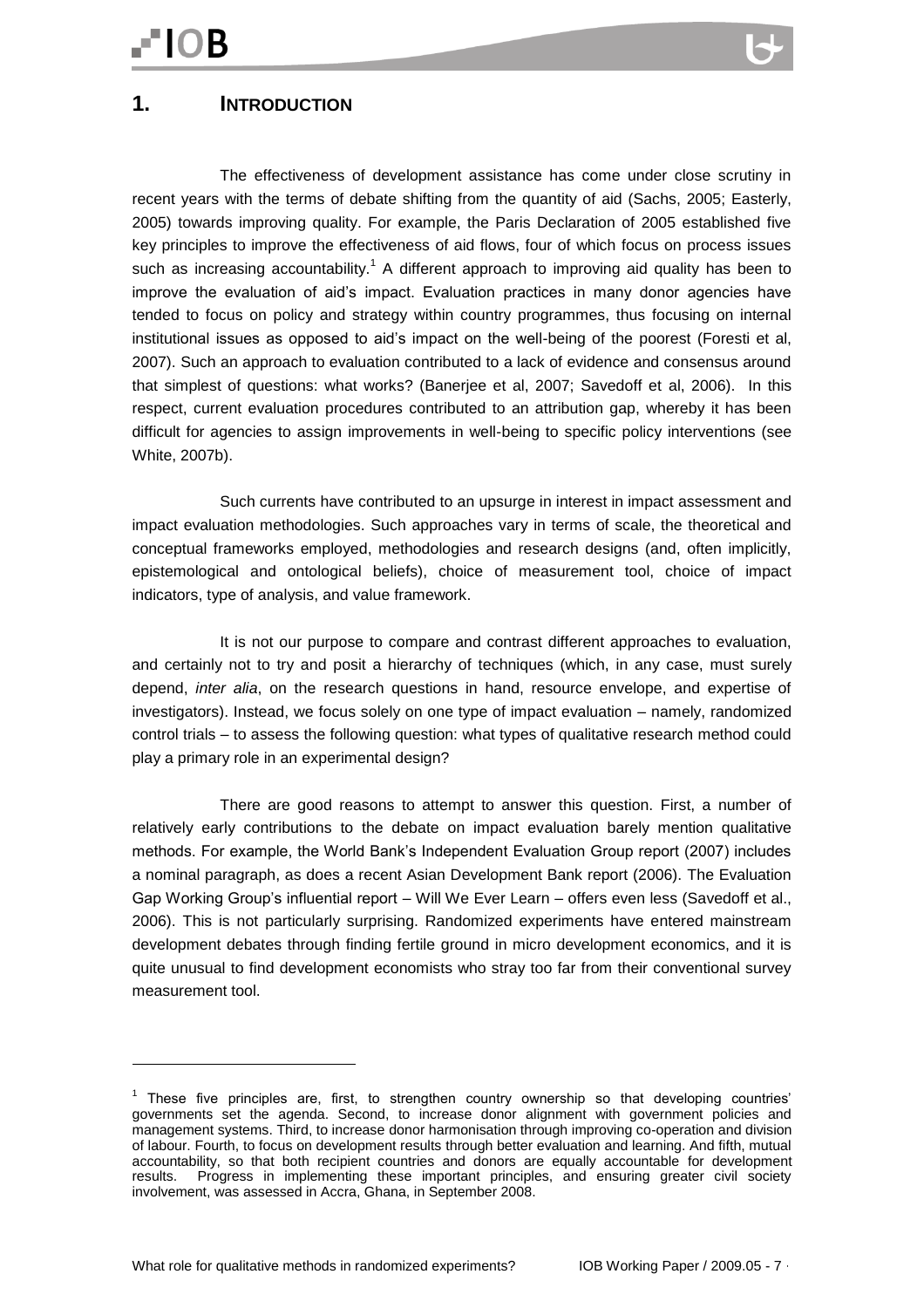Second, the influential academics associated with the Poverty Action Lab at Massachusetts Institute of Technology (MIT), who are the leading proponents of randomized experiments, have, until recently, paid little attention to the use of non quantitative methods. But this is not to say they have been ignored. For example, in their study on the impact of reserving village leader roles for women on the provision of public goods in West Bengal and Rajasthan, Duflo and Chattopadhyay (2004) utilized participatory resource mapping (with ten to twenty villagers) and semi-structured interviews to ascertain village-level infrastructure investments and repairs. More recently, Karlan (2009) has rightly stated that "the decision about what to measure and how to measure it, i.e., through qualitative or participatory methods versus quantitative survey or administrative data methods, is independent of the decision about whether to conduct a randomized trial", and outlines further studies that utilize non quantitative methods (including Olken, 2007, and Karlan and Zinman, 2009). However, whilst the acknowledgment that qualitative methods can be utilised within a randomized experiment is to be welcomed (see Prowse, 2007, for an early discussion of this issue), Karlan (2009) says little about the precise qualitative or participatory tools that can be utilised.

And third, researchers associated with Network of Networks for Impact Evaluation (NONIE) and the International Initiative for Impact Evaluation (3IE) have long argued that qualitative methods or contextual research such as "field visits" or descriptive analyses of the political and economic environment should play a complementary, if secondary role to rigorous quantitative methods.<sup>2</sup> Until now, though, researchers such as White (2008) and Leeuw and Vaessen (2009) have paid little attention to the possibility of randomized experiments that allow a primary role to qualitative methods (even though this is common within the related field of social policy, reviewed in Molloy et al. 2002, see also Gibson and Duncan, 2000; London et al, 2005; Lewis, 2007).

Therefore, and following Woolcock (2009), this paper assesses the extent to which different qualitative research methods could be used as the primary measurement tool within a randomized design. It does so in two parts: first, through assessing to what extent a range of qualitative methods can adhere to the basic characteristics of randomized design; and second, through assessing whether a range of qualitative methods compromise the internal and external validity criteria of a randomized experiment. The paper argues that two qualitative methods – life history interviews and semi-structured interviews – appear suitable, with the former holding particular promise.

The paper consists of five sections. The first introduces randomized experiments. The second outlines threats to their internal and external validity. The third looks at how qualitative research methods have been integrated within an experimental research design. The fourth section assesses a range of qualitative research methods in terms of whether they compromise the internal or external validity criteria of randomized experiments, and suggests there may be particular value in utilizing life histories as the primary measurement tool. The fifth section outlines future research avenues and concludes.

 $2$  Examples of this include the mixed-methods evaluations of the Bangladesh Integrated Nutrition Project and Kenyan agricultural extension services described in White 2006, p. 32-37.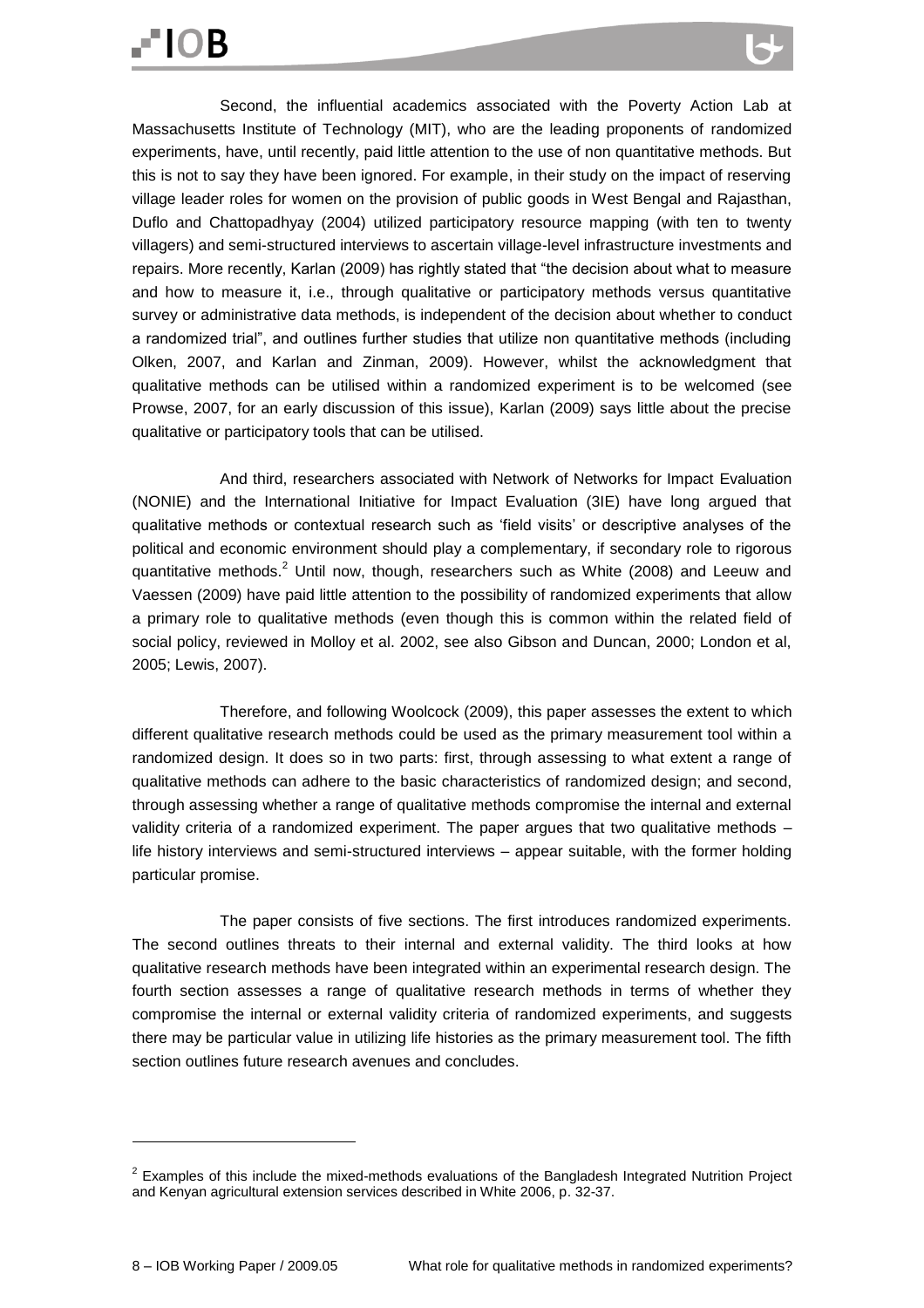#### <span id="page-8-0"></span>**2. WHAT ARE RANDOMIZED EXPERIMENTS?**

Randomized experiments are designed and structured to answer a counterfactual question: how would participants' welfare have altered if the intervention had not taken place? They utilize a robust "control" group who are not directly exposed to the intervention, and whose outcomes would probably have been similar to participants if the intervention had not taken place. This allows researchers to estimate the mean effect of a particular intervention across the "treatment" group (indeed, both the group assigned to receive the treatment, and the group that received it – see Ravallion, 2009a). In this respect, we can offer a tripartite definition of Randomized experiments: first, they focus on the impact of an intervention on welfare/wellbeing outcomes of participants; second, they use counterfactual analysis; and third, they necessitate substantial primary research (in contrast to *ex post* counterfactual methods which often utilize pre-existing datasets to construct a control group).

Randomization overcomes important limitations in many non-experimental studies, in particular selection bias**.** In other words, that participants in any program are unlikely to be a random sample of the population as a whole (as programs are often "targeted" at specific groups). Evaluating the efficacy of the program then becomes difficult, not least because a comparison group which *is* a random sample will not be comparable (White, 2007b). Randomizing who receives an intervention overcomes selection bias by trying to ensure that both the known and unknown characteristics of control and treatment groups are identical.<sup>3</sup>

Randomized experiments can be assessed according to the extent to which they adhere to internal and external validity criteria. Internal validity allows attribution of "change" to the intervention in question, and is achieved through prior random assignment of the research sample to treatment and control groups. External validity allows findings to be extrapolated to a wider population, achieved through randomly selecting the research sample from a wider population.<sup>4</sup> Of the two criteria, randomized experiments comparative advantage is in internal validity. For example, both Deaton (2009) and Rodrik (2009) suggest that the (obsessive) control required for absolute internal validity compromises the ability of findings to be extrapolated to a wider population.

To give an overview of what randomized experiments consists of, we now describe five main stages in conducting a randomized trial (see Poverty Action Lab, 2008; Duflo and Kremer, 2005). This is a very crude summary, but gives a sense of what randomized experiments are about. A first stage is turning broad research questions into specific null hypotheses that the experiment is hoping to disprove (for example, that a given food supplementation program has no effect on recipients' growth or nutrition). This is followed by producing a theory-led assumed causal chain linking the intervention to the impact indicators in question (this doesn't have to be economic theory, although until now it appears to have been)

<sup>&</sup>lt;sup>3</sup> Whilst this is clearly desirable, practitioners recognise that attaining this level of comparability across participant groups within a community or society is not straightforward (in contrast to experimental methods in the physical sciences) due to the existence of "unobserved" or "essential" heterogeneity (Heckman et al, 2006 in Ravallion, 2009a).

 $<sup>4</sup>$  Importantly, this may not be possible when the treatment group has specific characteristics, e.g. extreme</sup> poverty, evidence of child malnutrition.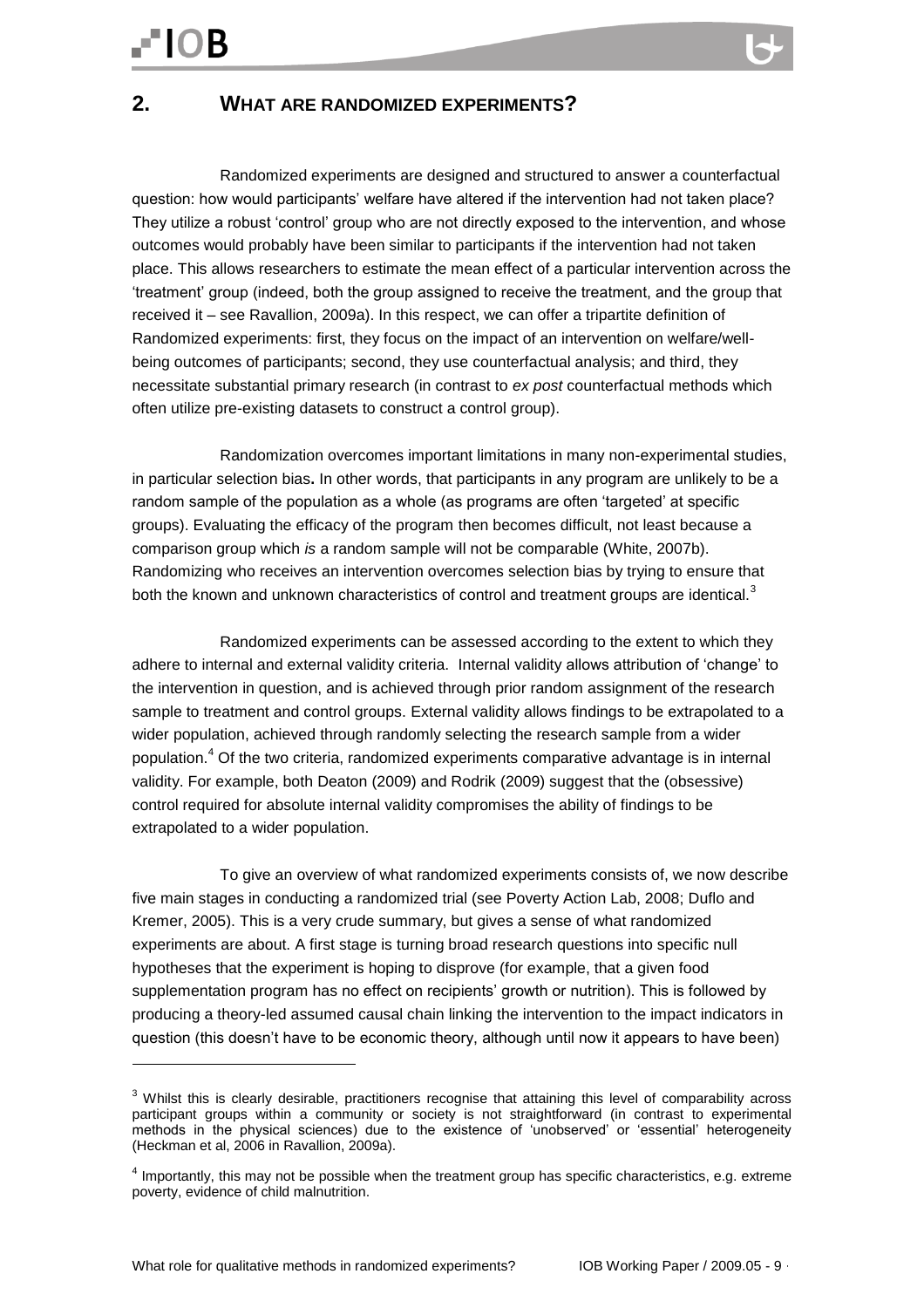**.** 

and selecting key impact variables by which the null hypothesis will be judged (in this case, anthropometric measures, or clinical evidence of malnutrition observed through direct measurement). Importantly, the way in which these indicators are analyzed also needs to be set out to avoid post-hoc manipulation of data: typically, the mean effect on the group designated as the treatment group (known as the average effect on the treated).

Second, to select a sample size that is large enough to ensure that comparisons between treatment and control groups will be statistically significant and able to show a visible "change", but is within the study"s budget. Third, to randomly select treatment and control groups (which can be achieved through the use of public lotteries).<sup>5</sup> Randomizing can include the creation of multiple treatment groups to assess different components of interventions. Fourth, to collect data before and after the intervention, including piloting the research instrument, checks on data entry, cleaning data, etc. And fifth, data analysis where the mean figures of key impact variables for treatment and controls are compared. Confidence in the results depends on size of sample, the hypothesis, and the standard deviation of the outcome variables. It also depends on a range of checks having been conducted, drawn from existing good practice in medical randomized experiments. For example, checking that standard errors have been appropriately calculated and refraining from the use of covariates (Deaton, 2009, p36).

#### <span id="page-9-0"></span>**2.1 The strengths and shortcomings of randomized experiments**

Randomized experiments are a powerful tool and have five key strengths (Banerjee and Duflo, 2008). First, a clear attempt to identify the effects of a specific (series of) intervention (s) (in other words, internal validity). Second, and as mentioned, an ability to offer answers to multiple hypotheses, through the creation of multiple treatment groups achieved through varying components of programs, or the sequence of interventions. Third, experiments can create a long-term relationship between evaluators (which until now have mainly been econometricians and their research students) and implementing agencies (such as donors or NGOs).<sup>6</sup> Fourth, results from randomized experiments are easy to convey, and often resonate well with policymakers and funding agencies. And fifth, randomized experiments can provide a basis for cost-benefit analysis.

But just as it is important to be open and realistic about the strengths of randomized experiments, we also have to be explicit and clear about their shortcomings (which until recently have not been discussed with enough candor – see Ravallion, 2009b). One shortcoming has been the selection of interventions evaluated through randomized designs. For example, Jones et al (2008) suggest there are significant gaps in the application of counterfactual impact evaluations (encompassing both randomized experiments and *ex post* quasi-experimental approaches). In particular, they highlight the lack of studies on environmental protection, agriculture and on gender issues. Woolcock (2009:6-7) relates the gaps in experimental evaluation to a similar bias that prevails in project funding:

<sup>&</sup>lt;sup>5</sup> Alphabetisation may introduce bias if resources are allocated alphabetically because that is how many lists are presented.

 $6$  This could be less likely when projects are scaled up and implemented by national governments.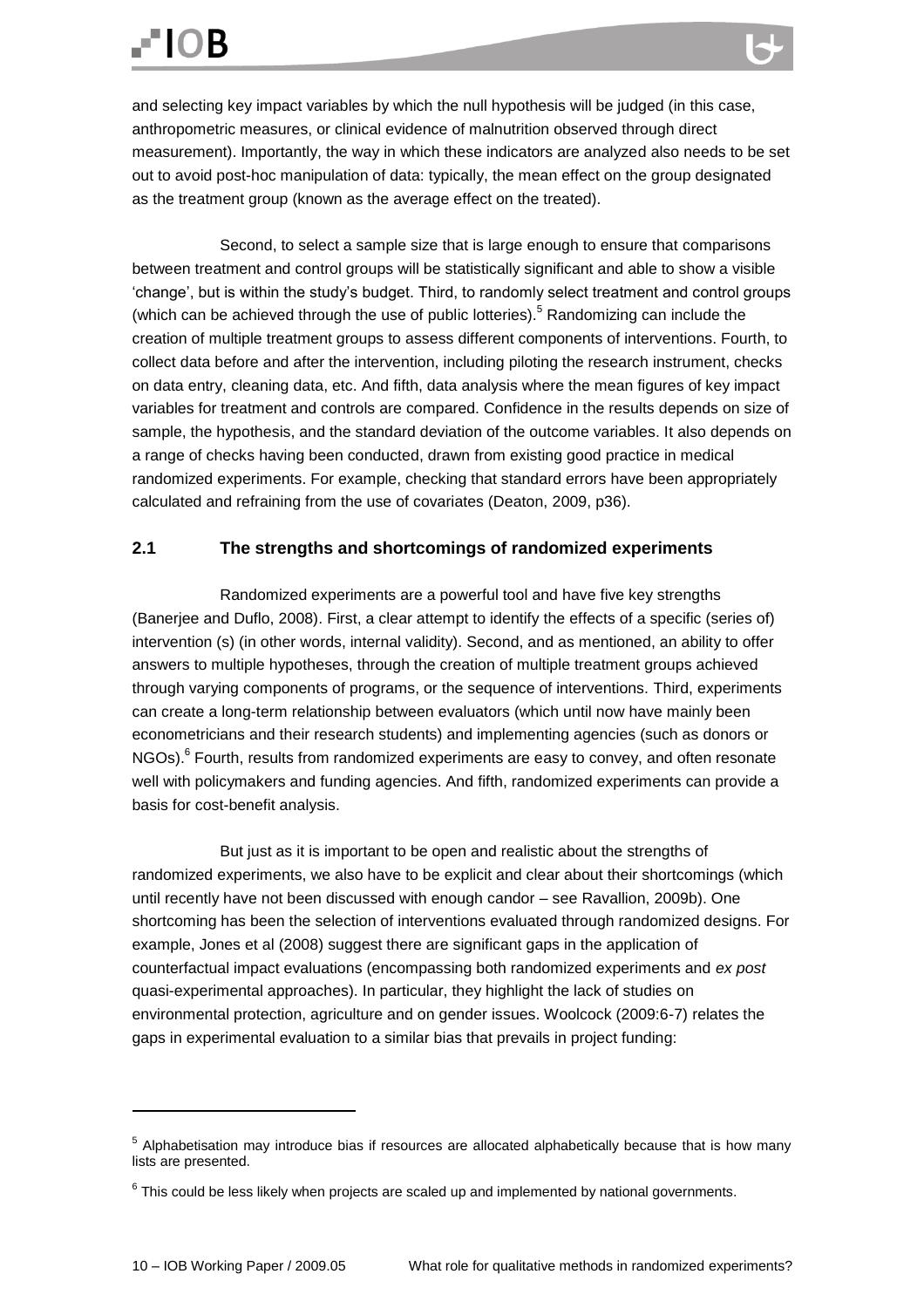Directors are going to have a much easier time being persuaded that funds given to build roads, enhance irrigation and immunize children will produce positive, measurable and immediate impacts, certainly when competitors for these same funds are proposing to address land reform, consolidate peace accords, or initiate efforts to improve the judiciary in "failed" states [where] the metrics of success are inherently unclear.

This line of argument reflects the widespread belief that randomized experiments can only "can take only a very specialized type of evidence as input and special forms of conclusion as output" (Cartwright, 2007). There are also further reasons why randomized experiments are good for addressing certain research questions and not others. Experiments require time to ensure that interventions are embedded before the final research tool is conducted, and this may conflict with the short-term policy horizons of governments and donors (see Goldin et al, 2007). In addition, whilst randomized experiments are suited to small-scale development projects, they are not suitable for evaluating broad policy changes. For example, public sector reforms or changes to exchange rates or trade regimes are not appropriate due to the difficulty in establishing the counterfactual (see Goldin et al 2007; and Bhagwati, 2007). White (2007a:7) comments dryly that it is usually "not possible to randomly place large-scale infrastructure, such as a port or major bridge". Moreover, we should not forget political concerns: those with vested interests in a program (perhaps local political elites, or even donor or project staff) may have reasons to try and prevent a randomized evaluation (and prefer the *status quo* where procedures and impacts are opaque) (see Scott, 1998; Moore, 2007; and Bhagwati, 2007).

Putting aside broad questions about the applicability of randomized experiments to specific research areas to one side, there are also numerous limitations to randomized experiments within the research design itself, as acknowledged by practitioners (see Poverty Action Lab, 2008; Duflo and Kremer, 2005). We now outline six limitations related to internal validity, before turning to external validity.

#### <span id="page-10-0"></span>**Internal validity**

First, attrition from samples, possibly as a result of the intervention or evaluation. This is shared by all types of longitudinal research, and can be partly overcome by tracking people if they move or if the household splits (although this is inevitably costly). Mortality cannot be overcome.

Second, the merging of treatment and control groups. In other words, when a control unit forces itself into the treatment group (for a variety of reasons, such as local or institutional politics). This poses considerable challenges for data analysis. Third, experimental designs can also suffer from spillover effects between treatment and control groups. For example, when the direct or indirect effects of the interventions leaks over from the treatment group into the control (such as when an agricultural intervention also increases labor demand in neighboring communities). Leakage can be mitigated through randomization procedures – for example, increasing the geographical distance over which control and treatment are selected (although a downside of this approach is that increasing the distance might reduce the geographical similarity of the two groups).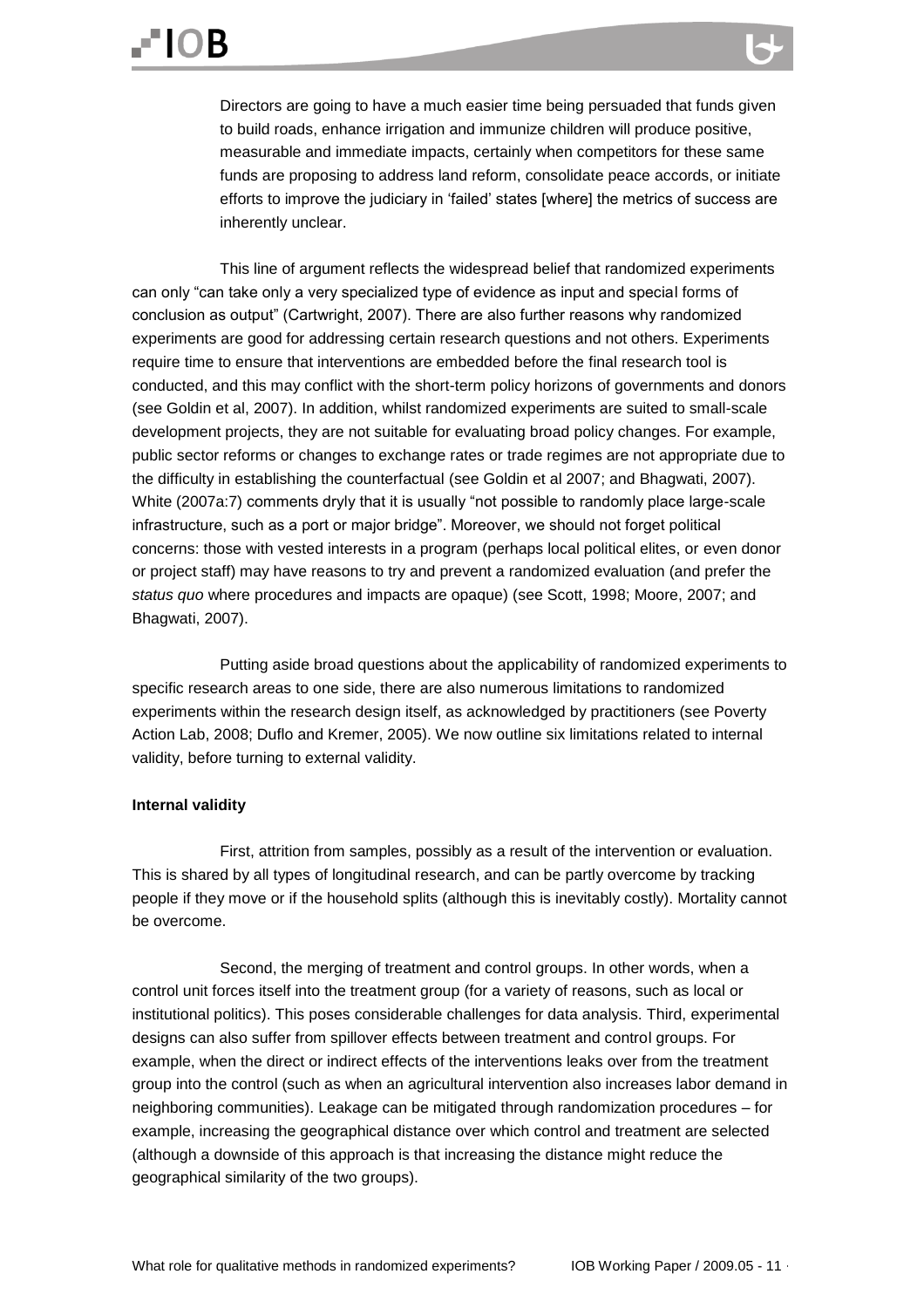# **FIOB**

**.** 

Fourth, a lack of compliance by an implementing agency. For example, the institution may not adhere to certain criteria, such as ensuring the separation of treatment and control groups, thus compromising the study. It is not unreasonable to expect some evaluators who are unused to experimental approaches to maintain the control required for randomized experiments.

Fifth, limited attention to sub groups. The conventional output from an experiment is the ATET (i.e. the average effect of the treatment on the "treated"), rather than any one participant. Sub groups are often not reported. For this reason experimental findings tend to cloak the losses of those who might not have benefited from an intervention. For example, Deaton (2009, p29) states that "the trial might reveal an average positive effect although nearly all of the population is hurt with a few receiving very large benefits" and cautions that "much of the disagreement about development policy is driven by differences of this kind". In this respect, impact evaluation subscribes to a utilitarian notion of improving aggregate wellbeing (in other words, the greatest good for the greatest number). This clearly conflicts with more rights-based perspectives that are concerned with ensuring that no-one should fall below minimum thresholds (as illustrated above).

And sixth, there may be strong moral and ethical concerns against using portions of a population as a control group. For example, the provision of basic services in health and education is a human right, and withholding such services from a portion of a population as a control group may be ethically unacceptable and may cause avoidable harm. Proponents of randomized experiments suggest this shortcoming can often be avoided. As it is rarely possible to make an intervention available to everyone who needs it immediately, a common approach is to utilize pilot schemes. Researchers can thus employ a 'pipeline approach' using communities or households that have been selected for project but not yet treated as the comparison group (thus avoiding selection bias). This is a persuasive argument. Moreover, others argue that what is really unethical is to continue to spend billions of dollars on ineffective interventions, and that randomized experiments can provide a better evidence base for targeting resources efficiently as long as conclusions are founded on a clear understanding of how the intervention works (White, personal communication).<sup>7</sup> Again, a powerful argument. But not, in our view, entirely convincing. Consider the following hypothetical example.

Assume that a pilot program chooses randomization to assess the impact of two supplementary feeding flours (containing different proportions of maize, soya, groundnut flours enriched with vitamins) in a remote rural area with a sedentary population, and that the trial will take place over three years (with the resource envelope allowing the generation of a panel dataset of twelve hundred households in three waves). The impact indicators are rates of stunting (height-for-age) and wasting (weight-for-height) and the study uses census data to generate a random sample from households containing at least one infant (say, about fifty percent of households). Assume also that in the second year the region selected for the trial suffers from a rainfall shortage, staple grain prices spike by a factor of four, agricultural wage levels plummet (along with livestock and the prices of other assets). Broadly speaking, those children at greatest risk of permanent loss of stature, and cognitive ability, from the shock are

 $7$  C.f. the Proempleo scheme in Argentina (Galasso et al, 2004 in Ravallion, 2009) where the reason why the scheme was successful was simpler and cheaper than might have been supposed.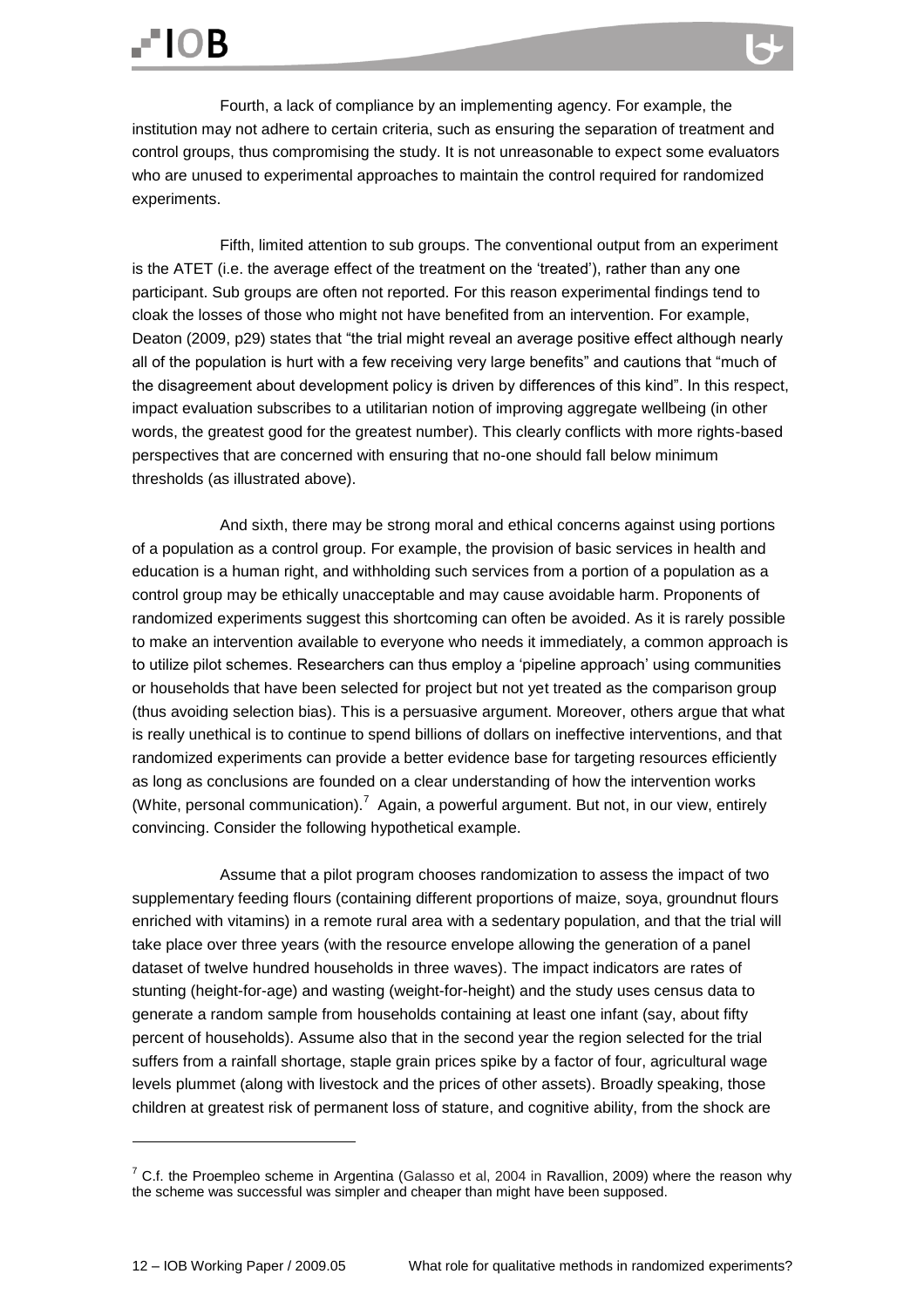# **FIOB**

A non-experimental approach which compared the two products without a control would ensure that infants in all twelve hundred households had a reduced chance of suffering long-term harm. However, an experimental evaluation would include four hundred households with infants who could have received the supplementary feeding flour, but were denied it as they were part of the control. These four hundred households would contain many more than four hundred infants and children who, in the experiment without a control group are likely to have benefited from the supplementary feeding.

Although this is an extreme (and simplified) example, and best practice within experimental design would recognize the dangers illustrated, the broader point still stands: that withholding resources from poor people who live in risky environments so that they can constitute a "control" group can create avoidable harm. Or in other words, experimental methods need to ensure that withholding treatment from a control will not, in any way, cause individuals to fall below a minimum threshold that might have a lasting effect on their wellbeing. Experimental approaches need to be acutely aware of the full range of risks faced by participants (as whilst shocks are unexpected, they are not unusual), and to face ethical issues with the seriousness and sincerity they deserve.

#### <span id="page-12-0"></span>**External validity**

There are also four main limits to external validity (see Poverty Action Lab, 2008; Duflo and Kremer, 2005; Banerjee and Duflo, 2008). The first of these is the influence of context on the intervention. For example, Deaton (2009, p43) warns that "an educational protocol that was successful when randomized across villages in India holds many things constant that would not be constant if the program were transported to Guatemala or Vietnam" (c.f. Attanasio 2003 in Woolcock, 2009). This question has two parts. On one hand, the influence of the sociocultural and physical environment on the intervention. In other words, would interventions judged to be highly successful in a randomized experiment in a particular setting have the same effect if implemented in a different region or country? Whilst economists tend to believe that individuals respond to the same set of incentives in a uniform manner (and are thus likely to think in terms of closed systems), many other social scientists often perceive reality as being much more complex, acknowledging that the social world is an open system). An example from the physical science – that of a falling leaf – helps to elucidate this point (Baert, 1998). If the physical world were a closed system then, according to the law of gravity, one might expect a leaf to fall from a tree in a straight line. Instead, falling leaves are subject to a wide variety of forces, and their trajectories are highly varied and difficult to predict. This is not to say that the law of gravity doesn"t hold. Of course it does. But, even in the physical sciences, closed systems are unusual. The significance of this example is that in the social world, which is certainly an open rather than a closed system, the method of extrapolating from one context to another may not be as accurate as we would like. The second part of the context question is whether the implementing institution would be at all similar if it were scaled up. As Deaton (2009) notes, "small development projects that help a few villagers or a few villages may not attract the attention of corrupt public officials […] yet they would do so as soon as any attempt were made to scale up" (Deaton, 2009:44) And that "scientists who run the experiments are likely to do so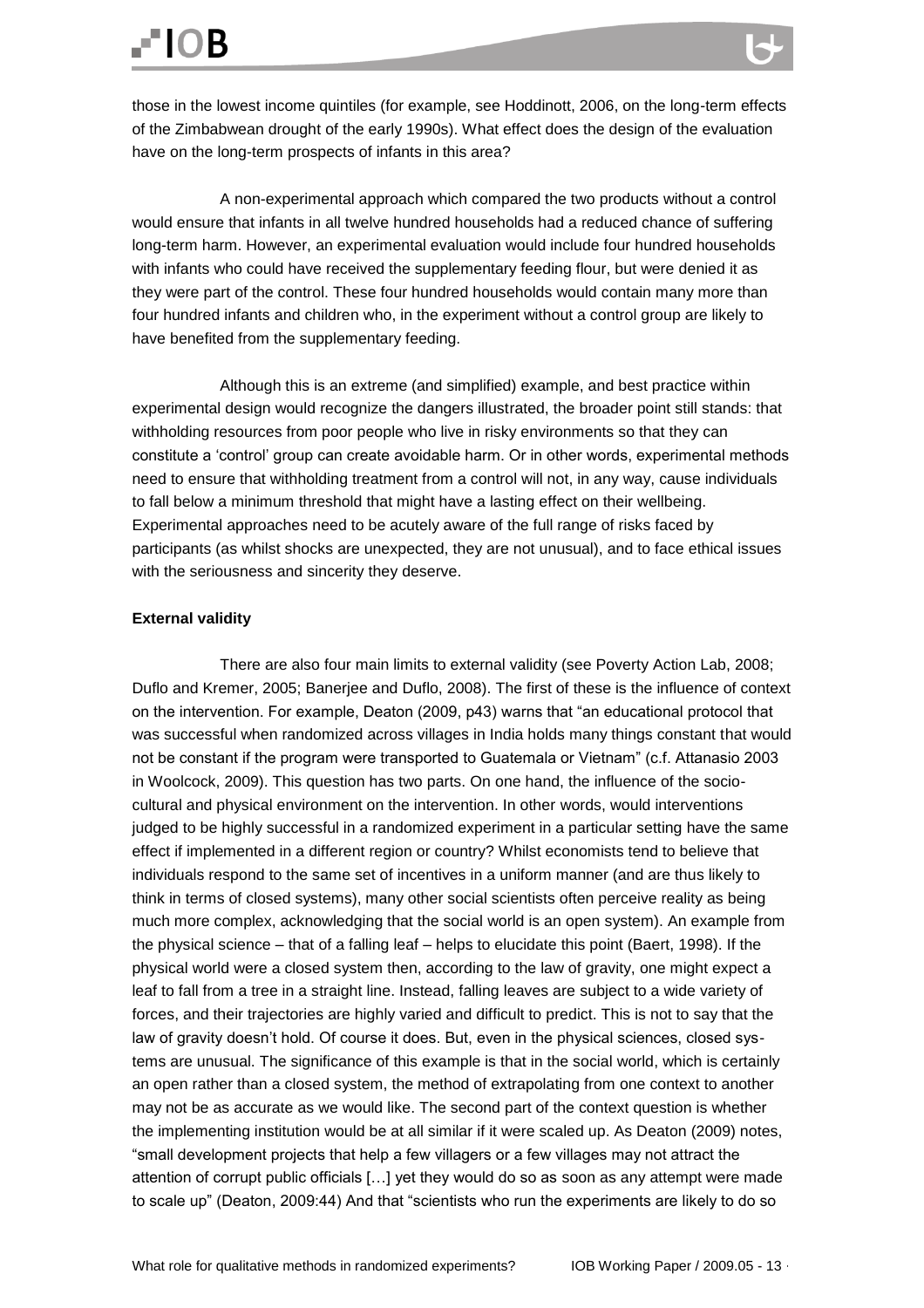more carefully and conscientiously than would the bureaucrats in charge of a full-scale operation" (ibid). <sup>8</sup>

The second main limit to external validity is that interventions can cause changes in behavior that wouldn"t occur if scaled up (for example, increased uptake at a pilot stage due to the novelty of the intervention). Third, that the evaluation itself causes the treatment and/or control groups to change behavior (in the literature these are known as the Hawthorne effect in the treatment group, or the John Henry effect in the control group – where people in the control group view themselves as being in competition with the treatment group and so change their behavior). This also reflects a concern among evaluators (e.g. Adato, 2007) that randomized experiments can increase social differentiation and even create conflict between beneficiaries and non-beneficiaries.

And fourth, equilibrium effects if scaled up (see Chen, Mu and Ravallion, 2006). A good example comes from Banerjee and Duflo (2008): an evaluation might find that extracurricular tuition for lagging students improves employability post-education. However, if this was scaled up at a national level, the extra supply of school leavers who benefited from this tuition would limit each student"s chances of getting a job.

Even when internal and external validity issues are mitigated to the greatest extent possible, some scholars are skeptical about the extent to which randomized experiments can generate "gold standard" data. As suggested earlier, a "familiar trade-off between internal and external validity" as the formal methodology puts severe constraints on the assumptions a target population must meet to justify extrapolating a conclusion outwards from the treatment group (see Cartwright, 2007, p.11). And Deaton (2009, p6) concurs: "the price for this success [in internal validity] is a focus that is too narrow to tell us 'what works' in development, to design policy, or to advance scientific knowledge about development processes".

As we can see, randomized experiments suffer from a number of broad shortcomings and a range of more specific risks to internal and external validity, some of which can be overcome. A further shortcoming, until now, has been the limited use of qualitative methods.

#### <span id="page-13-0"></span>**3. MIXED METHODS WITHIN AN EXPERIMENTAL DESIGN**

Randomized experiments have so far been dominated by quantitative methods, almost exclusively based on the survey instrument. For example, it is rare to see skilled and time-intensive methods such as ethnography used as part of a randomized experiment (although embedding anthropologists within institutions conducting randomized experiments would be highly beneficial). The dominance of quantitative methods is hardly surprising: the experimental methodology adheres to positivist principles and is very good at tackling *what* and *where* questions (which means it is good at capturing a state or condition). But, by relying only on quantitative methods, randomized experiments are often unable to tell us very much about

1

<sup>&</sup>lt;sup>8</sup> See also Woolcock (2009:8) who highlights the example of the Kecamatan Development Project, Indonesia, which became more successful on scaling up as it learnt from its experiences and was able to attract better quality staff.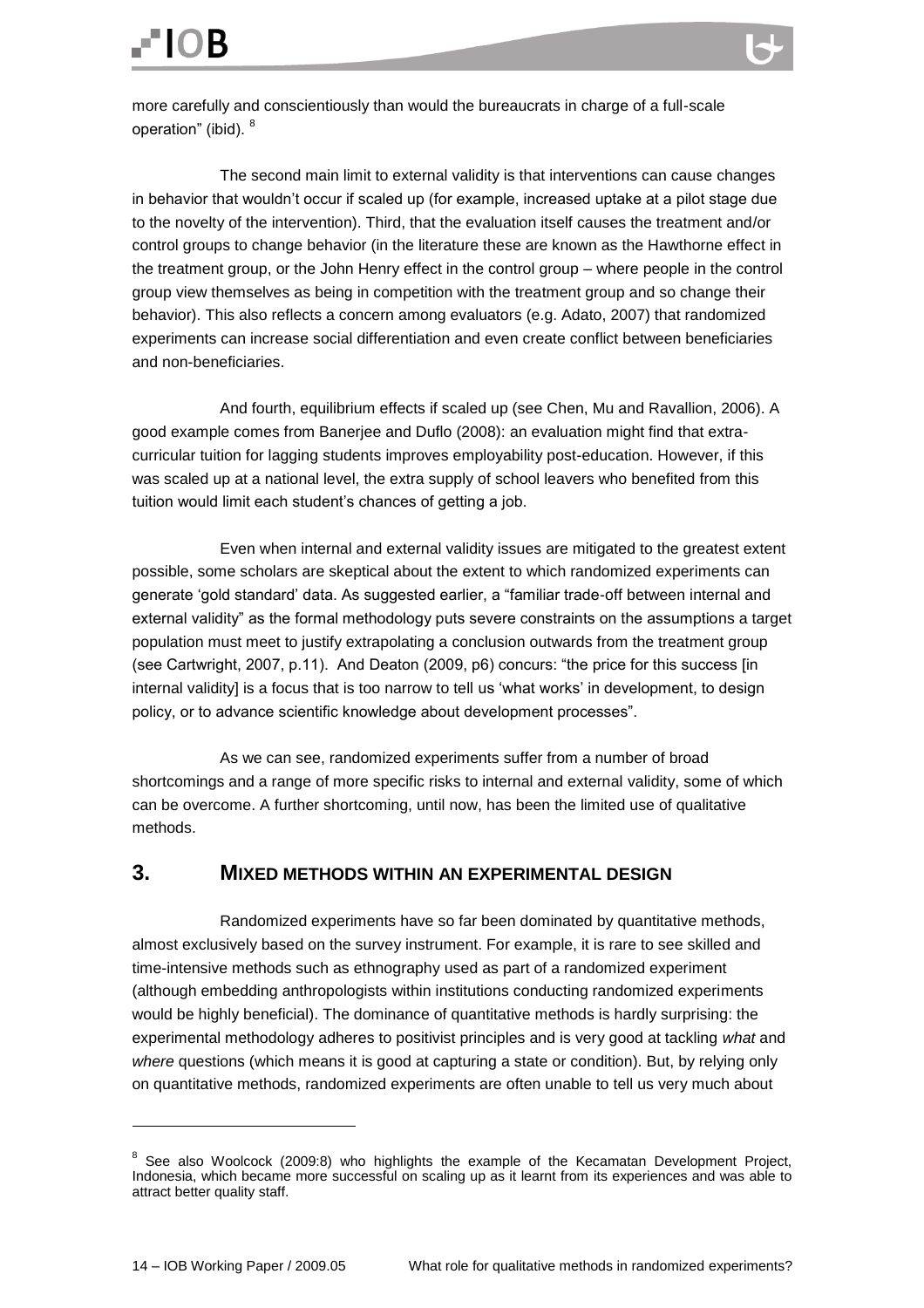## **FIOB**

*how* or *why* societal change occurs – they often cannot inform us about key transmission mechanisms and therefore how interventions can or cannot be scaled up or transferred to other settings (see Thorbecke, 2007; Prowse, 2007). Adato (2007:9-10) notes for example that survey methods are at a disadvantage when it comes to unpacking the "black box" of impact due to:

The necessary brevity of questions and the use of proxies that are often blunt measures; respondents" inability to sufficiently express what they mean in selecting among categorical or continuous variables; the limited ability of enumerators to follow up when more information or clarification is needed; and the difficulty of establishing the rapport and trust needed to maximize truthfulness in replies

Qualitative methods, on the other hand, are generally able to shed light on "why" and "how" questions, are good at capturing processes, and pay greater attention to who benefits from an intervention and who does not. Examples of where qualitative methods have been used in experimental designs in developing countries include Copestake et al, 2004 (microfinance); Rao and Ibanez, 2005 (social funds in Jamaica); Adato 2007, 2008 (CCTs in Nicaragua and Turkey); Alzua et al., 2007 (training program for disadvantaged youth in Latin America and the Caribbean); and Gibson and Woolcock, 2008 (increasing accessibility of legal mechanisms to poor women in Indonesia).

The following examples from White (2008) and Adato (2007) show how iterating qualitative and quantitative data within a counterfactual design (both randomized experiments and *ex post* experimental designs) highlights tensions and mismatches which, once overcome, vastly improves research findings. White"s (2008) study of education reform in Ghana is a good example of the value of utilizing a mixed methods approach. At first, White's (2008) initial understanding of the subject was strongly influenced by early interviews with middle-class informants, and the insights of members of the research team (themselves part of the middle class). However, his initial conclusion that the US\$300 million the World Bank had invested in basic education had produced little impact due to weak management structures was revised after reviewing survey data that showed large increases in enrolments, and a large decrease in illiteracy amongst primary school leavers. The survey data also showed the importance of Bankfunded classrooms and textbook to educational outcomes. A couple of days "development tourism" provided White with further important insights: increasing differentiation amongst publicly-funded schools, exacerbated by a shift towards decentralization through community and district funding. Moreover, such fieldtrips showed how poorer communities were not able to supplement the basic infrastructure (a concrete floor, steel girder uprights, and a metal roof) provided by the Bank, even though this was a key project expectation. These insights were evident in the quantitative data: poor-quality classrooms led to poor learning outcomes, and children in the poorest regions were increasingly being left behind. The example illustrates how when rigorous qualitative research, including fieldwork visits, is sequenced appropriately with quantitative methods, it can provide insights that statistical analysis on its own might struggle to produce.

A further example of how qualitative methods can guide the interrogation of quantitative datasets comes from White and Masset"s (2007) study of the Bangladesh Integrated Nutrition Project (BINP) in rural Bangladesh. BINP monitored the weight and height of children from birth to 24 months, and encouraged the mothers of malnourished or stunted children to attend nutritional counseling. Based on the anthropological literature regarding intra-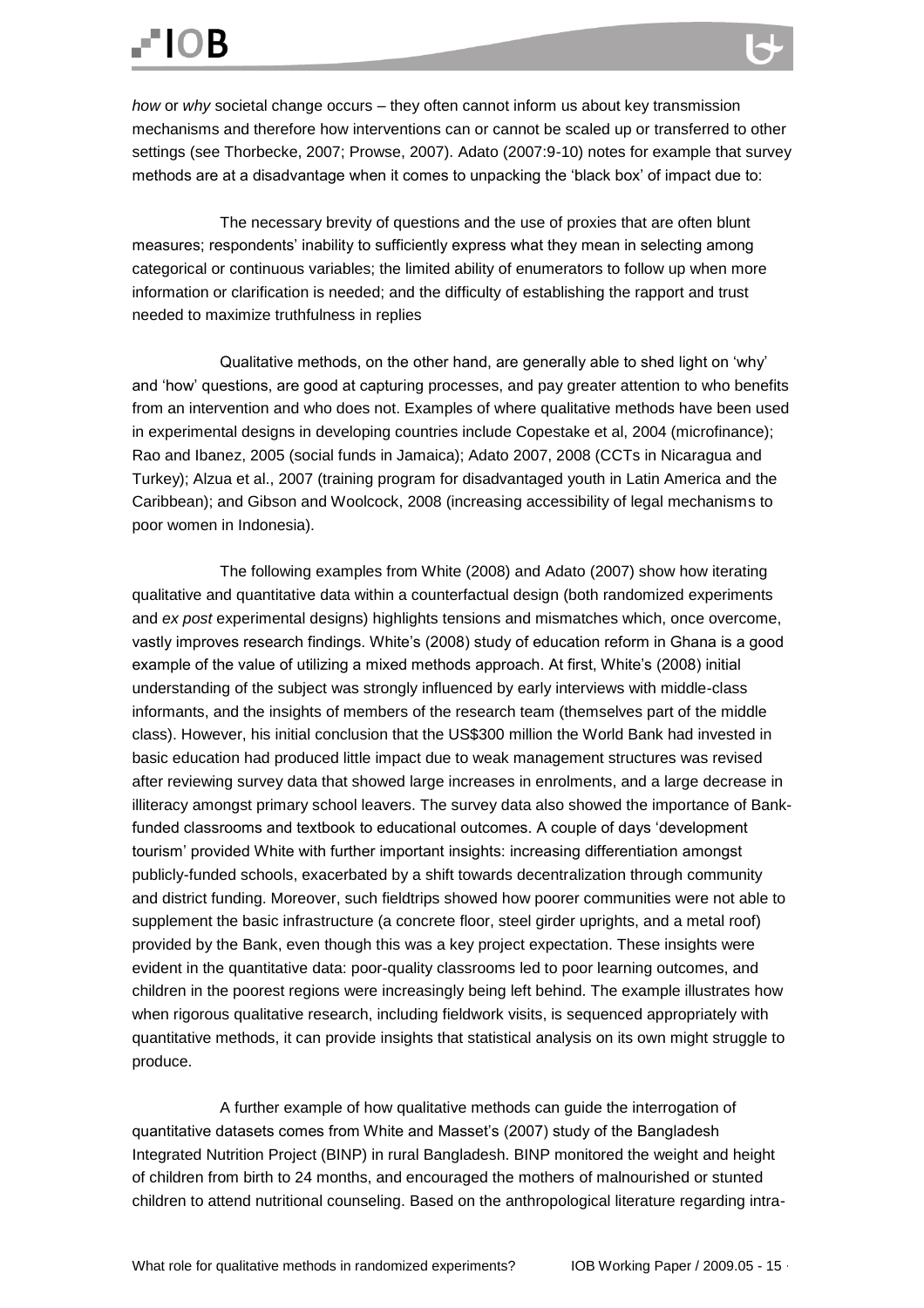household decision making, White and Masset (2007) conducted participatory research and focus groups discussions to assess the extent to which knowledge about nutrition was put into practice by mothers. These qualitative methods confirmed findings in the anthropological literature: that a wife living with their mother-in-law had limited leverage over food issues. In this respect, by targeting a child"s mother, and not their paternal grandmother, the BINP might be directing counseling at the wrong individual in the household. The qualitative findings were reflected in the quantitative data: married women with children who lived with their mothers-inlaw had much less influence over food purchases and preparation. Moreover, the quantitative analysis found that in conservative rural areas the ability of such daughters-in-law to participate in nutrition counseling was severely circumscribed (a further reflection of their limited agency and power).

A final example comes from Adato (2007:17-20) who recounts how qualitative research in Nicaragua was used to identify two unexpected side-effects from the CCTs: firstly, that household targeting was creating new types of social differentiation among school children; and secondly, that children were being force-fed immediately prior to weighing to ensure they met the conditions for remaining in the program. The research also explained one paradox, namely why iron supplementation failed to reduce anemia in young children (because the iron supplements were diverted to older siblings).

These examples illustrate that restricting experimental designs to solely quantitative data may hide much more than it illuminates, and there is a very strong case for combining both qualitative and quantitative methods within studies. However, where qualitative methods are mentioned within an experimental design, they are often equated with offering context (e.g. through field visits) or participatory approaches (for example, see White 2008; Duflo and Chattopadhyay, 2004; Karlan, 2009). As yet there has been little explicit consideration of the extent to which qualitative or participatory methods might be able to be the *primary* measurement tool within a randomized design (despite the example of Duflo and Chattopadhyay, 2004, and that this is practiced within social policy).

A first step in such a process is to review the main categories of qualitative method. Here we outline five we have some familiarity with.

- Ethnography (or in other words, participant observation over a relatively long timescale)
- Semi-structured interviews (where the interview is guided by a checklist of predetermined but open-ended questions)
- Life history interviews (there are numerous forms of biographical methods here we refer to eliciting a respondent"s life story and using this data to co-create a timeline for the respondent to discuss and interpret)
- Focus group discussions
- Task-based group methods, often used as part of 'Participatory Poverty Assessments', such as community mapping and ranking exercises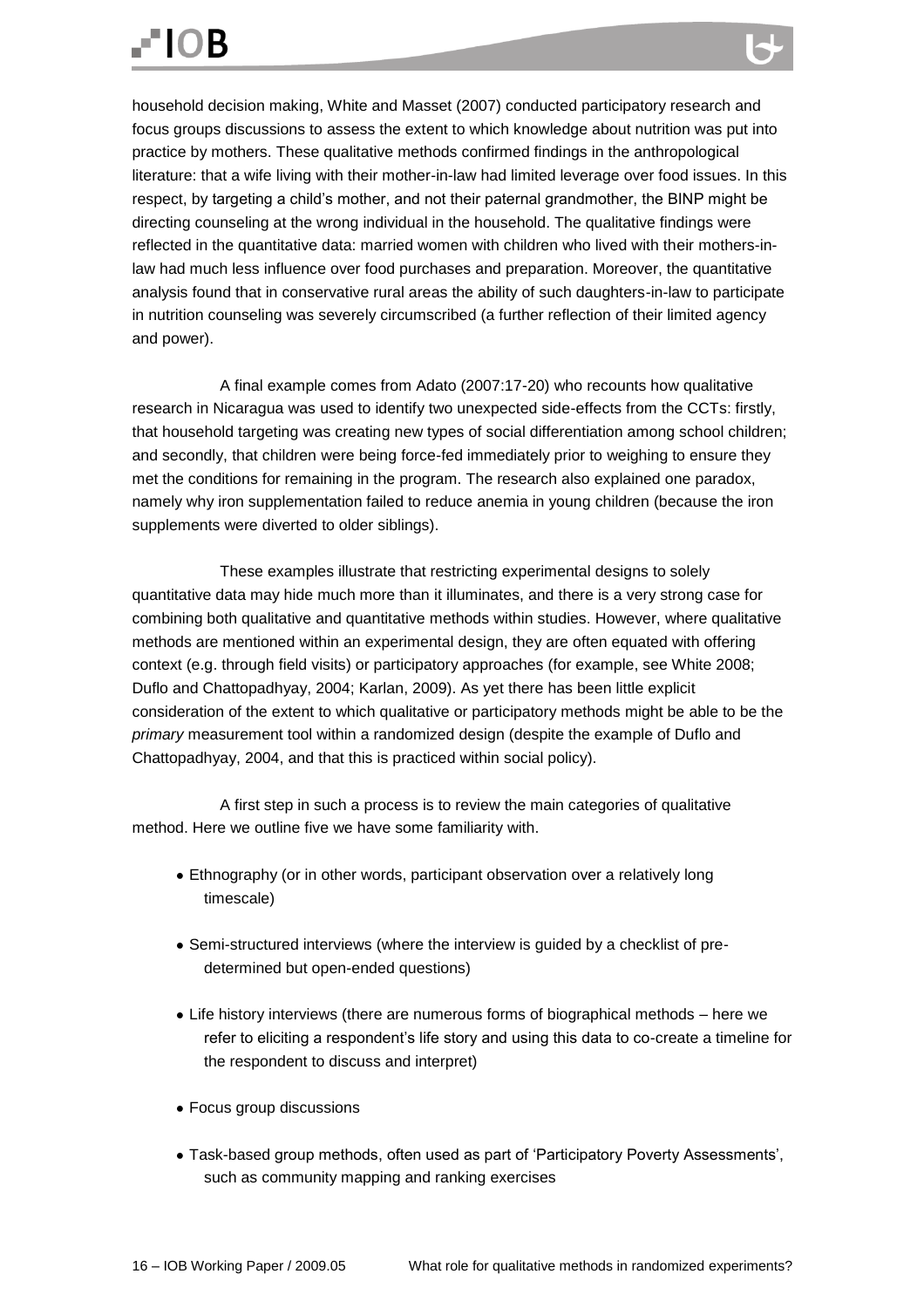Whilst these approaches are generally seen as *qualitative* methods, this is not to say that they only generate qualitative data (Chambers, 2007). The qual/quant divide is really much more of a continuum. Instead of using the terms quantitative and qualitative, Kanbur (2001) highlights how social research methods sit at some point along five broad scales:

- Type of Information on Population: Non-Numerical to Numerical
- Type of Population Coverage: Specific to General
- Type of Population Involvement: Active to Passive
- Type of Inference Methodology: Inductive to Deductive
- Type of Value Framework: Multi-dimensional value vs. money-metric value

In the majority of cases, randomized experiments can be found at one end of the continuum, at least in the ideal case (numerical information, specific coverage, passive involvement, deductive methodology, and one-dimensional value framework). And frequently, qualitative studies are found towards the other extreme. But these methods can be combined to bring out the benefits of both traditions. For example, through "converging" the methods so that qualitative methods take on the properties normally associated with surveys (see Booth, 2001, and Rao, 2001, who distinguish four different ways of integrating survey-based and qualitative research methods). <sup>9</sup> But to what extent will qualitative methods compromise the internal and external validity criteria of a randomized experimental design?

The following two figures show two matrices. The first compares the basic characteristics of randomized experiments with the five types of qualitative research. Each of the qualitative methods are assessed according to the likelihood that they could adhere to the basic characteristics of randomized experiments. Three simple categories are used: likely (light green), unclear (yellow) and unlikely (orange).

<sup>&</sup>lt;sup>9</sup> Booth (2001) and Rao (2001) highlight four ways of combining qualitative and quantitative methods: (i) parallel - where the research methods are conducting separately and both inform the findings and outputs of the research; (ii) linkage - where contextual investigations, such as qualitative interviews, are a subcomponent of a sample survey, with the interviews fitted to survey sampling frames; (iii) convergence where contextual methods take on properties normally associated with surveys (i.e. random sampling); (iv) triangulation - where different data sources, both between and within the two main methodological traditions, are sequenced and combined within the research design.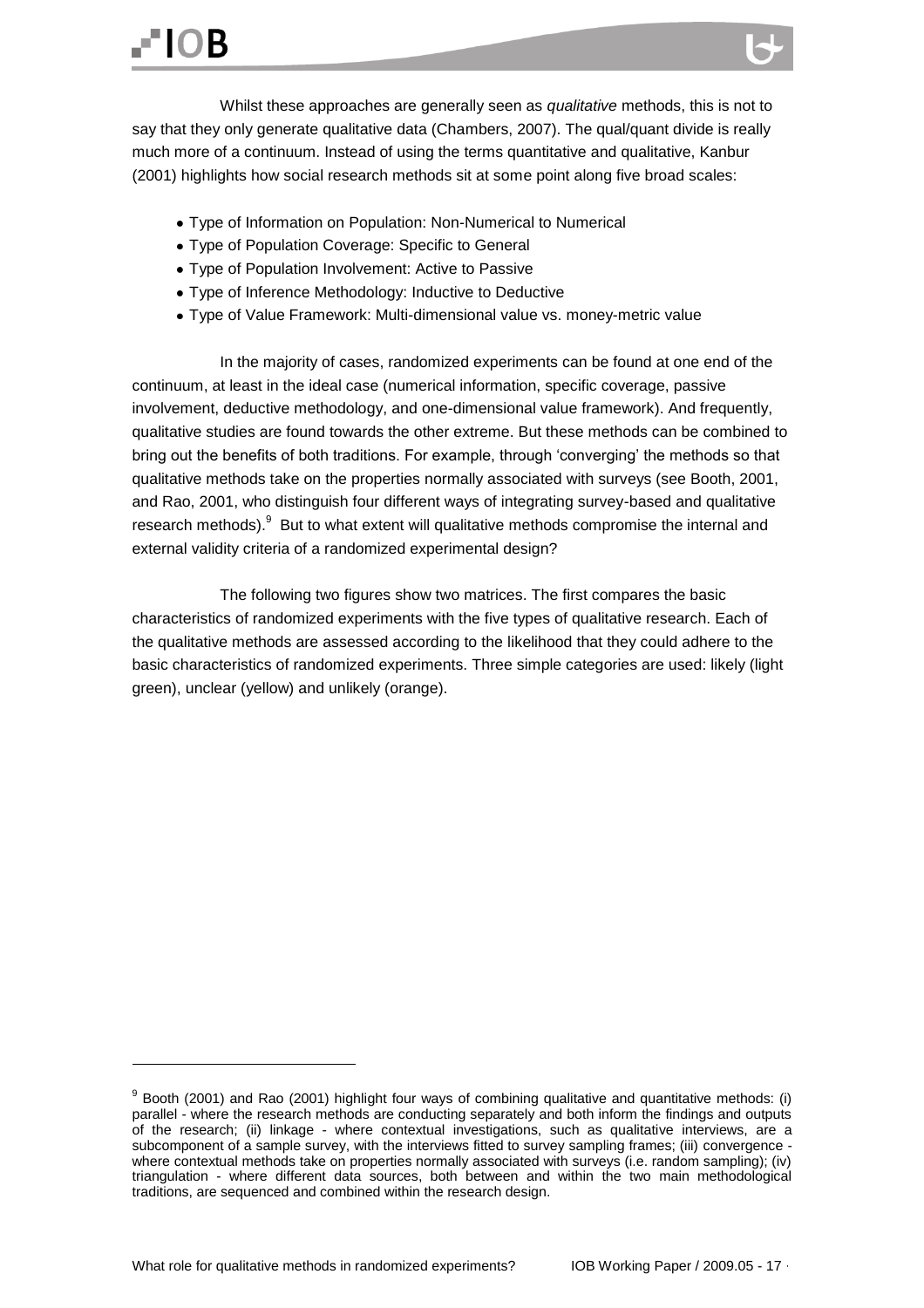<span id="page-17-0"></span>

|                                                                                | Ethnography<br>(participant<br>observation) |  |  | Semi-<br>structured<br><b>interviews</b> | Life history<br><b>interviews</b> | <b>Focus group</b><br>discussions | <b>Task-based</b><br>group<br>methods |  |
|--------------------------------------------------------------------------------|---------------------------------------------|--|--|------------------------------------------|-----------------------------------|-----------------------------------|---------------------------------------|--|
| Ex ante null hypothesis to<br>be disproved                                     |                                             |  |  |                                          |                                   |                                   |                                       |  |
| Specified causal pathway                                                       |                                             |  |  |                                          |                                   |                                   |                                       |  |
| Specified main variables                                                       |                                             |  |  |                                          |                                   |                                   |                                       |  |
| Sufficient sample size for<br>data saturation                                  |                                             |  |  |                                          |                                   |                                   |                                       |  |
| Randomly select treatment<br>and control groups                                |                                             |  |  |                                          |                                   |                                   |                                       |  |
| Research waves before and<br>after intervention                                |                                             |  |  |                                          |                                   |                                   |                                       |  |
| Data analysis                                                                  |                                             |  |  |                                          |                                   |                                   |                                       |  |
| <b>Potential for use as</b><br>primary research tool in<br>experimental design |                                             |  |  |                                          |                                   |                                   |                                       |  |

Categories: likely (green - horizontal) / unlikely (orange - vertical).

The matrix suggests that one method appears unsuitable at this point – ethnography – mainly because of its attention to detail and deep immersion in circumscribed locations. It also reflects the inductive nature of ethnography, where research questions emerge from long-term participation and observation in a community and are usually not clearly defined prior to entering the field. This is not to say that ethnography couldn"t run parallel to the main experimental design, or be used in a mixed methods design (Adato, 2007, 2008), but that the ethos of ethnography (not to mention the practicalities and cost) militate against using this methods as the *primary* measurement tool. The same argument applies to genuinely participatory research (e.g. participatory learning and action, PLA), which tend not to have an *ex ante* hypothesis, a predicted causal chain or *ex ante* selection of main variables due to an inductive and iterative approach to generating research questions (not included in Table 1). However, participatory methods, such as task-based group approaches, can be used within an experimental design (as illustrated by Duflo and Chattopadhyay, 2004), as such methods are increasing being used to generate statistics (see Barahona and Levy, 2003; Chambers, 2007) not least as part of participatory impact assessment approaches (e.g. Catley et al, 2008).

This leaves us with four possible methods: semi-structured interviews; life history interviews; focus group discussions; and task-based group methods. These four methods are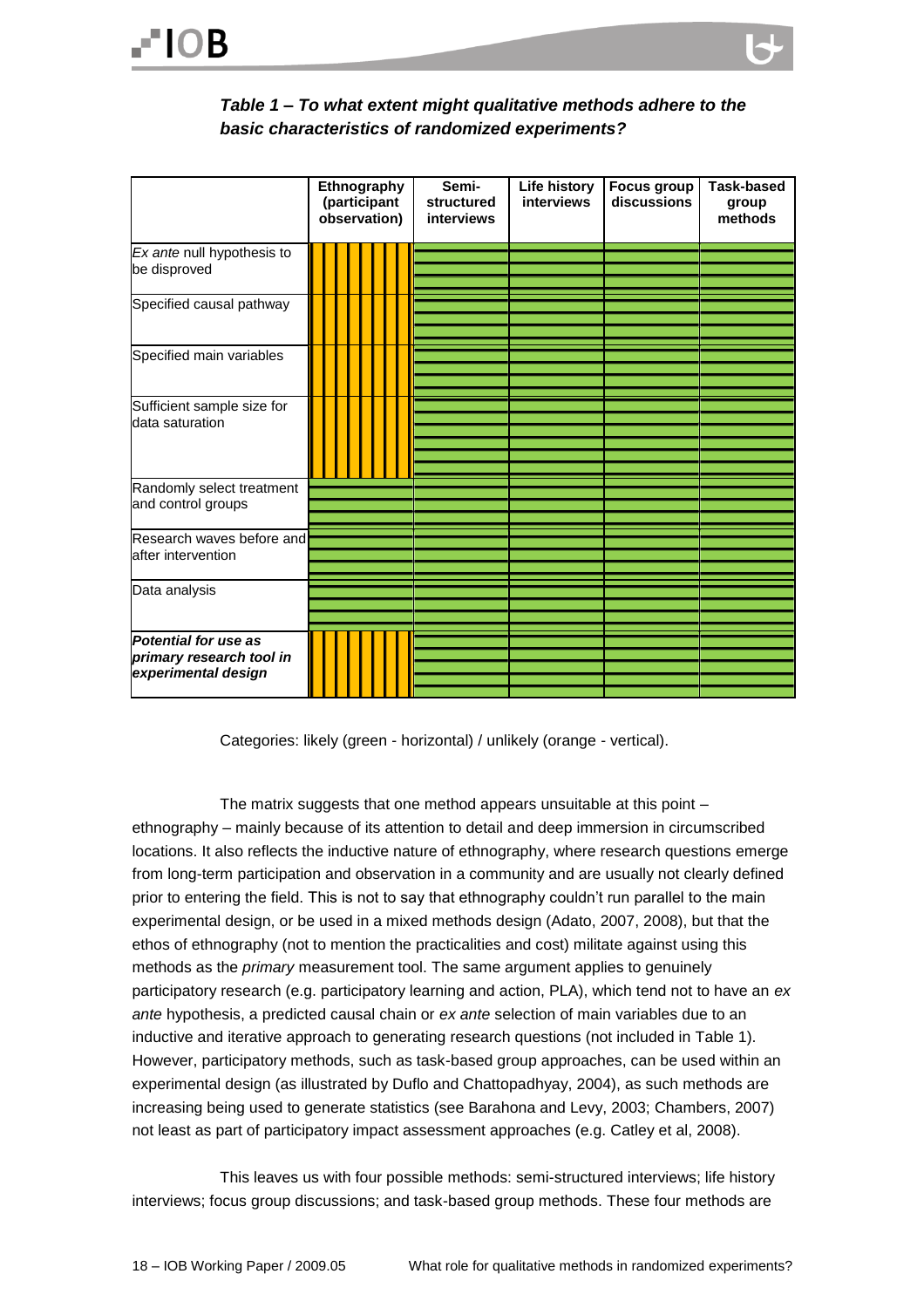now compared in terms of the extent to which they compromise the internal and external validity of a randomized experimental design. This comparison is in terms of whether the qualitative methods might do better (green), the same (yellow), or worse (orange), than the conventional survey method.

<span id="page-18-0"></span>

|                   |                                            | Semi-<br>structured<br>interviews | <b>Life history</b><br>interviews | Focus group<br>discussions | <b>Task-based</b><br>group<br>methods |
|-------------------|--------------------------------------------|-----------------------------------|-----------------------------------|----------------------------|---------------------------------------|
|                   | Attrition                                  |                                   |                                   |                            |                                       |
| Internal Validity | Merging of treatment and<br>control groups |                                   |                                   |                            |                                       |
|                   | Spillover effects                          |                                   |                                   |                            |                                       |
|                   | No institutional compliance                |                                   |                                   |                            |                                       |
|                   | No sub groups                              |                                   |                                   |                            |                                       |
|                   | Moral or ethical concerns                  |                                   | <b>Contract</b>                   |                            |                                       |
| External Validity | Context - environmental                    |                                   |                                   |                            |                                       |
|                   | Context - institutional                    |                                   |                                   |                            |                                       |
|                   | Pilot creates effects                      |                                   |                                   |                            |                                       |
|                   | Evaluation changes behaviour               |                                   |                                   |                            |                                       |
|                   | Equilibrium effects                        |                                   |                                   |                            |                                       |
| Cost              |                                            |                                   |                                   |                            |                                       |

#### *Table 2 – To what extent do qualitative methods compromise the internal and external validity of randomized experiments?*

Categories: Better (green - horizontal) / similar (yellow – diagonal) / worse (orange - vertical).

Table 2 suggests that focus group discussions and task-based group methods may do worse than the survey method in terms of spillover effects and the evaluation changing behavior, due to the open, public nature of these methods. For example, people may be reluctant to admit to receiving benefits from other sources or to not having changed their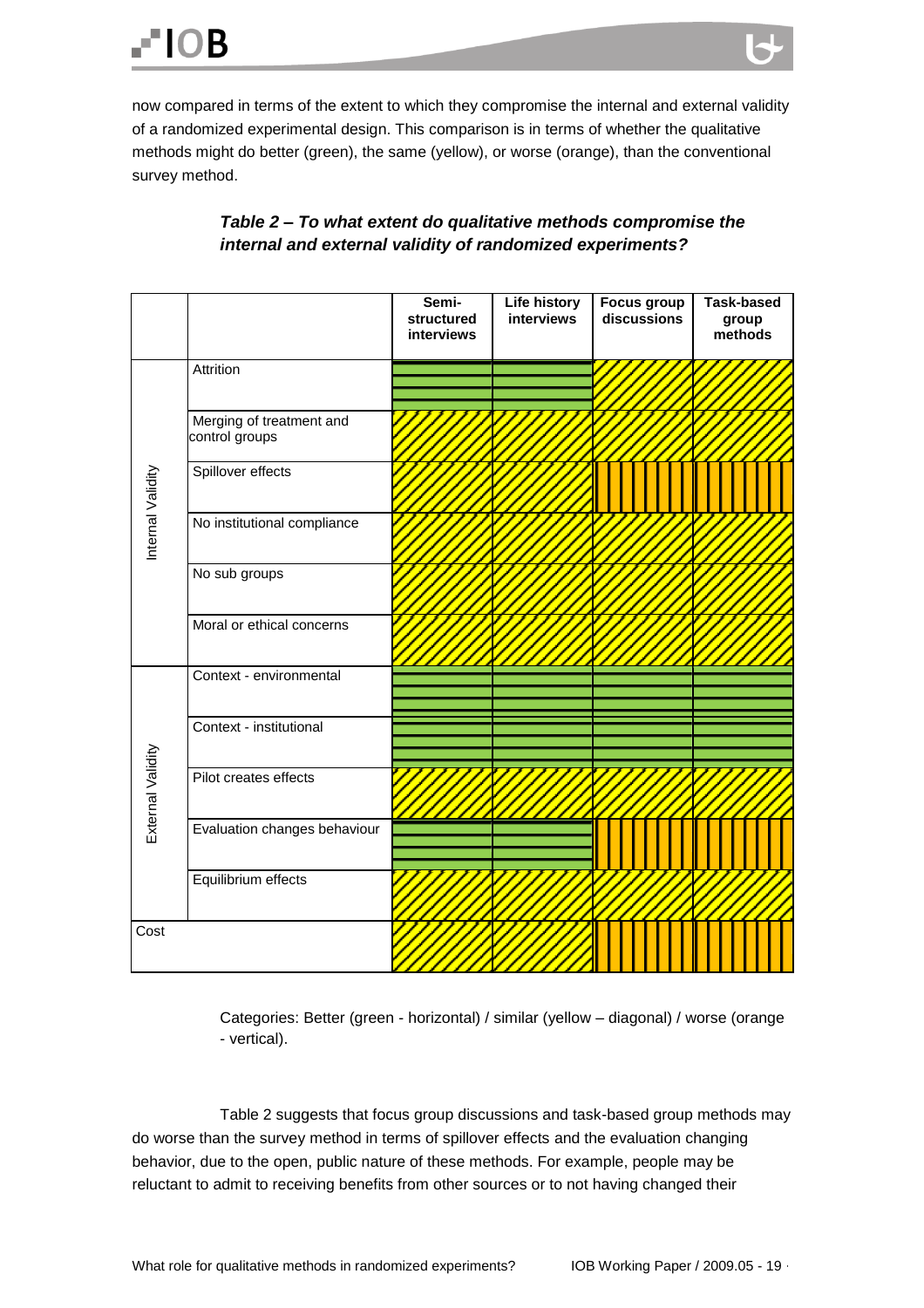## $-10B$

behavior in the intended direction. That said, there is no reason to suppose that respondents will reveal this information to an official enumerator they have only just met, and it may be that free discussion within a focus group will give them more confidence to speak frankly. Overall, though, we feel that "collective" methods will probably perform worse than individual methods. Group methods may also be more expensive, due to higher fixed costs per research encounter (although there may be a trade-off in terms of the numbers required for data saturation, especially within a clustered research design).

On the other hand, semi-structured and life history interviews do not appear to compromise the experimental design to any greater extent than the conventional survey methods. After all, a survey is typically based on a participant"s responses in a one-on-one interview and the quality of the data depends on the quality of the rapport between the enumerator and the participant. In this respect, it can be argued that the dialogic nature of semistructured and life history interviews will improve the quality of data generated, reduce the likelihood of attrition from samples, and can explore why an individual"s actions might be altered due to the evaluation and assuage fears and rumors. This brings us to two broader points. First, these qualitative methods, by their nature, are also likely to perform better than the survey tool in understanding contextual threats to the experimental design. This is in terms of both the influence of the socio-cultural and physical environment on the intervention, and whether institutions will act differently if the intervention is scaled up. Whilst this clearly has implications for the piloting of measurement tools (in other words, that using a qualitative method within the piloting phase could highlight potential threats), it also has implications for using qualitative methods as the *primary* measurement tool. For example, qualitative methods can help to explicate how aspects of a local environment (whether political, social or physical) might be idiosyncratic, and can capture institutional peculiarities and possible dysfunctionality to a much greater extent than the survey method (e.g. Gibson and Woolcock, 2008).

And second, qualitative methods are also much more likely to tell us *why* an intervention succeeds or fails compared to the survey method. For example, Ahmed et al."s study of a conditional cash transfer in Turkey (2006, in Adato, 2007, p22) demonstrated that the reluctance to send daughters to secondary schools went beyond schooling costs as "secondary schools are often far from home, and transportation options are not trustworthy with respect to [girls"] honor". So, even though the CCT alleviated the burden of school expenses and prevailing poverty "where the other factors were strong, the cash could not compensate" (ibid). Qualitative methods can tell us about the importance of such key transmission mechanisms and societal norms. In sum, using qualitative methods as the primary measurement tool not only adds contextual explanation to the average treatment effect on the treated (ATET), but can offer a much richer and more accurate approximation of causal processes than solely using a survey measurement tool.

This penultimate section now discusses which of these two methods might be best suited for experimental designs? In other words, if a funding agency wanted to allocate scarce resources to conduct randomized evaluations using a qualitative method, which method might be first in line? In our opinion, it could well be life history interviews. Why? There are three reasons.

First, the longitudinal focus of a life history interview resonates with the "before and after" criteria of "double difference" experimental designs. Second, a life history interview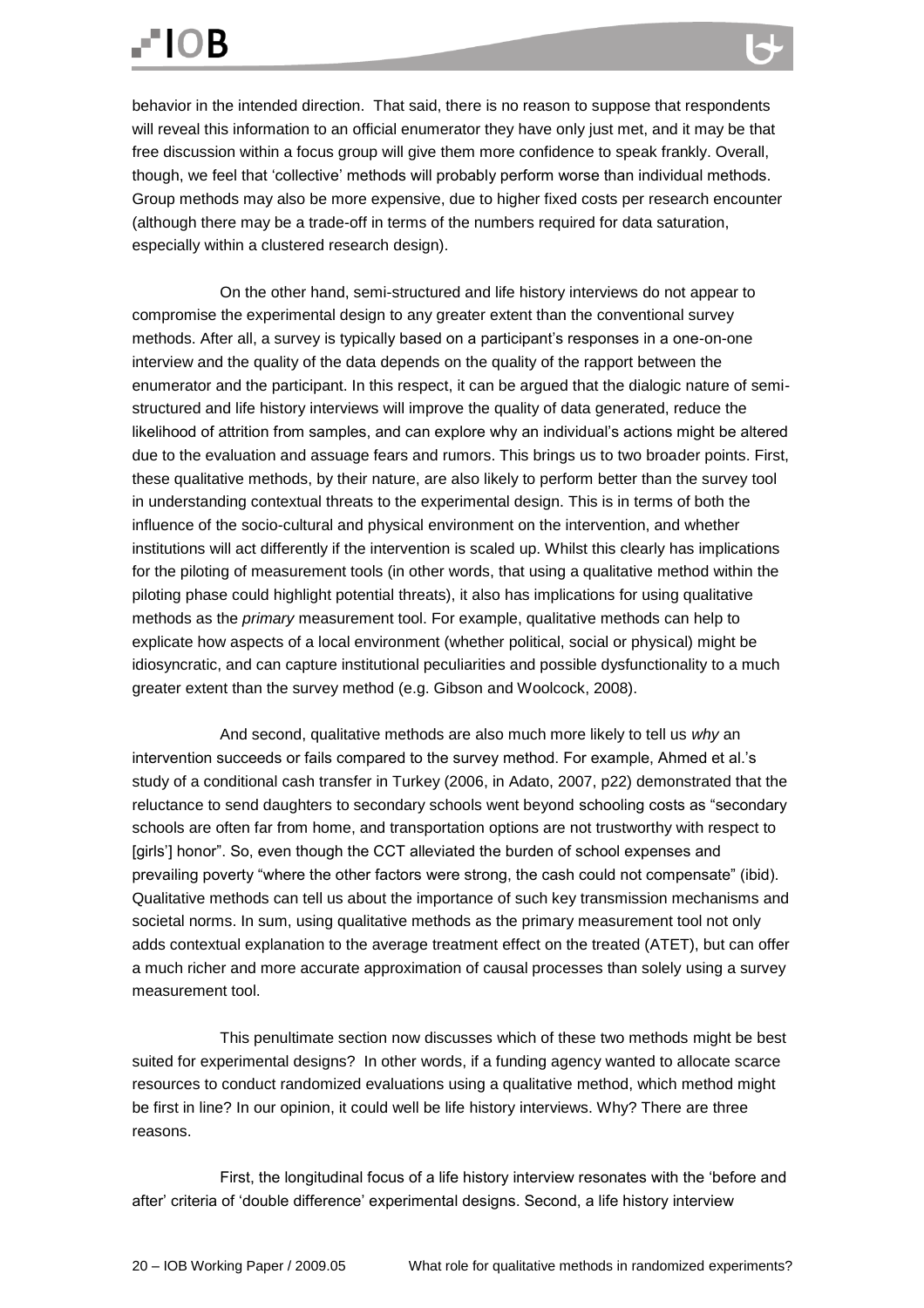highlights the importance of social relations and institutions for assessing the intervention in question (birth, childhood, school, marriage, children, employment perhaps). And third, life history interviews allow the generation of quantitative, qualitative and visual data.

But that is not to say using life history interviews within an experimental design doesn"t have a number of shortcomings. For example, the cost per interview will be higher (due to the greater duration per research encounter, and the fewer numbers of interview per day), expanding the resources required for the study, or reducing the power of the findings. The training of researchers will also be more expensive, as few have experience of conducting this form of research method. Using this retrospective dialogic method also raises ethical concerns: asking individuals to recount the trajectory of their life often brings painful memories to the surface (particularly in developing countries where citizens endure much greater levels of risk). Will researchers be able to disengage from respondents in an ethically acceptable manner? Moreover, generating large amounts of qualitative and visual data presents an interesting challenge in terms of analysis and interpretation.<sup>10</sup>

Whilst these shortcomings are important, they could be overcome. A good template of how life histories could be the primary tool within a randomized evaluation is provided by an on-going poverty dynamics study by Davis and Baulch in Bangladesh (see Davis and Baulch, 2009). This study combines a quantitative panel survey of 1787 households with a sub-sample of around 300 qualitative life history interviews, all of which generated visual trajectories.

#### <span id="page-20-0"></span>**4. CONCLUSION**

**.** 

All methodologies have limitations. Experimental design is a valuable option (with due consideration of applicability, threats and ethics) within the spectrum available to researchers and evaluators, particularly when qualitative methods are included within the methodology. For example, Woolcock (2009:13) views this as the factor that moves a methodology from "gold" to "diamond" standard. Mixing methods within an experimental design may reduce the need for speculative interpretation of quantitative results, avoid fundamental misunderstandings due to neglect of the context in which the intervention is taking place, foster greater engagement with evaluation communities and, more importantly, with the beneficiaries of interventions. But, as yet, there appears to be little appreciation that just because randomized experiments utilize a relatively strict positivist methodology, this doesn"t preclude qualitative methods from taking an equal or primary role as the data measurement tool. The next steps in advocating for a greater number of experimental studies that utilize a qualitative method as the primary measurement tool are to: (i) assess the implications of using qualitative methods in terms of the skills of research personnel, and institutional acceptance; (ii) conduct a detailed comparison of the interview-level strengths and shortcomings of different measurement tools within the rubric of a randomized design. From our perspective, moving this research agenda forward chimes with Banerjee and Duflo"s (2008) call for "creative experimentalism", and may

 $10$  The authors would like to thank Peter Davis for raising a number of these issues.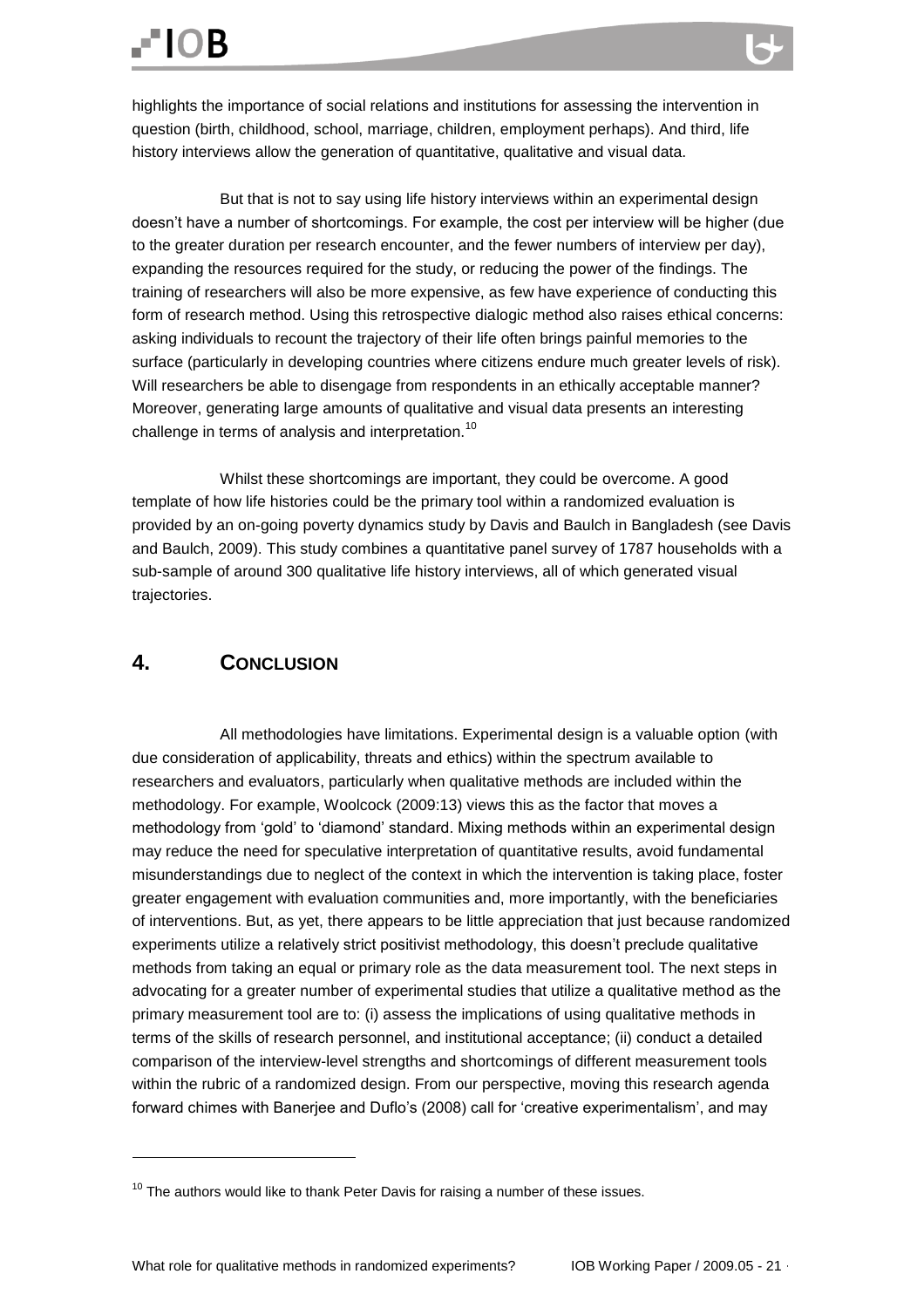help to bridge the gap between help advocates of randomized control trials and mainstream evaluation communities (see Leeuw and Vaessen, 2009).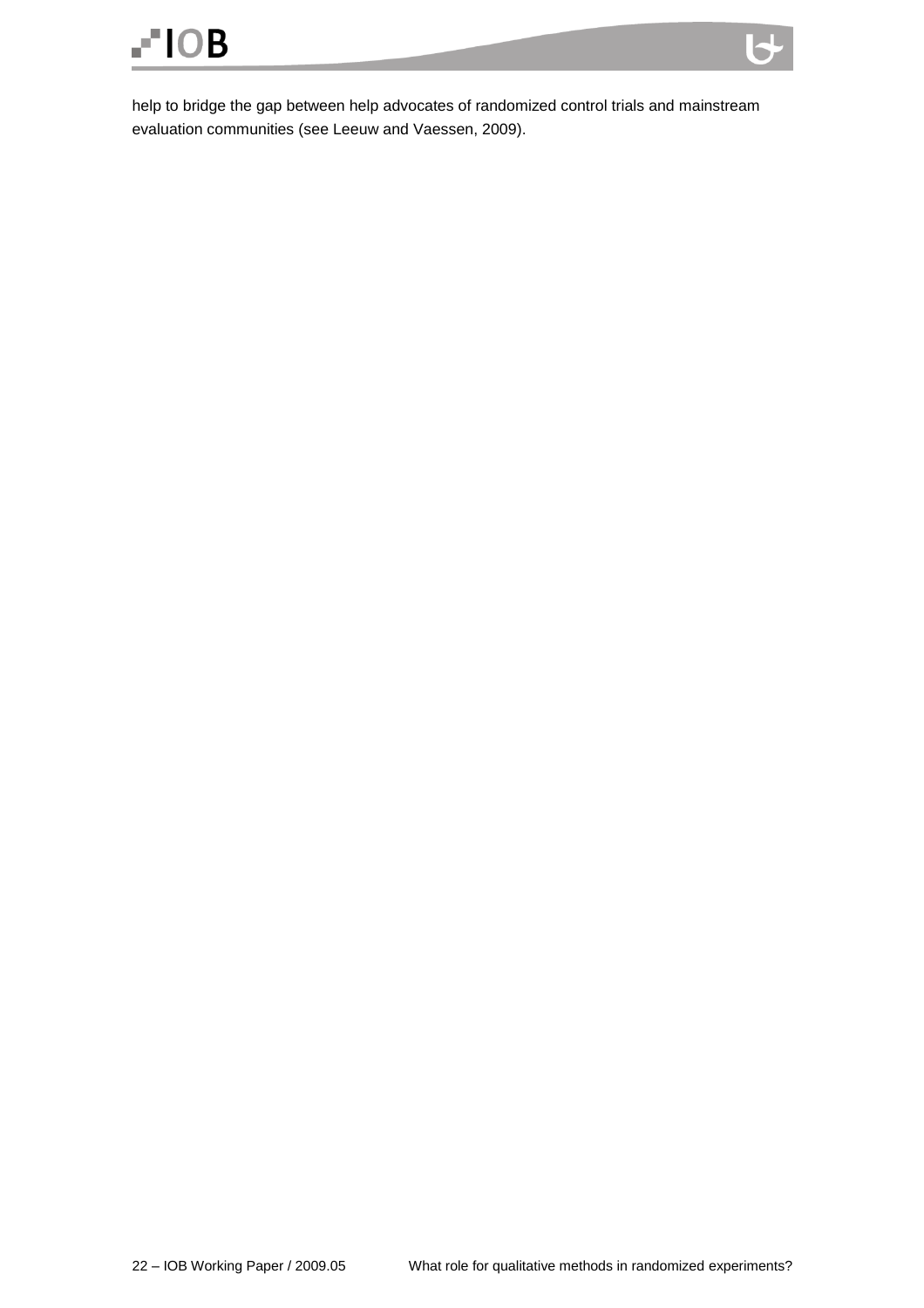# $-10B$

<span id="page-22-0"></span>

Adato, M. (2007) Combining Survey and Ethnographic Methods to Evaluate Conditional Cash Transfer Programs. Q-Squared Working Paper No. 40.

Adato, M. (2008). "Combining survey and ethnographic methods to improve evaluation of conditional cash transfers" in In P. Shaffer, R. Kanbur, N. Thang and E. Bortei-Doku (eds), Special Issue Journal of Multiple Research Approaches (Vol. 2, No. 2).

Asian Development Bank (ADB) (2006) Impact Evaluation: Methodological and Operational Issues. Manila, Philippines: ADB.

Baert, P. (1998) Social Theory in the Twentieth Century. Cambridge: Polity Press.

Banerjee, A.V. et al (2007). Making Aid Work. Cambridge, MA: MIT Press.

Banerjee, A., S. Cole, E. Duflo, and L. Linden (2006). "Remedying Education: Evidence from Two Randomized Experiments in India". CEPR Discussion Paper 5446. London: Centre for Economic Policy and Research.

Barahona, C., Levy, S. (2003). How to generate statistics and influence policy using participatory methods in research: reflections on work in Malawi 1999–2002. IDS Working Paper 212.

Bhagwati, J. (2007) 'If it is Hard to Think of Aid Being Spent Productively in Africa, Why Not Spend Elsewhere for Africa?', in Banerjee et al.

Booth, D. (2001). Towards A Better Combination Of The Quantitative And The Qualitative. Q-Squared: A Commentary On Qualitative And Quantitative Poverty Appraisal. R. Kanbur (Ed), Cornell University Department of Applied Economics and Management Working Paper No. 105.

Cartwright, N. (2007). Are RCTs the gold standard? BioSocieties, 2, 11–20.

Catley, A., Burns, J., Abebe, D., Suji, O. (2008). Participatory Impact Assessment A Guide for Practitioners. Feinstein International Centre, Tufts University.

Chambers, R. (2007) Who Counts? The Quiet Revolution of Participation and Numbers. IDS Working Paper 296, IDS, University of Sussex, Brighton.

Chen, Shaohua, Ren Mu and Martin Ravallion (2008) "Are There Lasting Impacts of Aid to Poor Areas? Evidence from Rural China," World Bank Policy Research Working Paper No. 4084. March.

Copestake, J., Johnson, S., Wright, K. (2004). "Impact assessment of microfinance: towards a new protocol for collection and analysis of qualitative data', in J Holland and J Campbell (eds) Methods, knowledge and power: combining quantitative and qualitative development research, Swansea: IT Publications, with Centre for Development Studies, University of Swansea.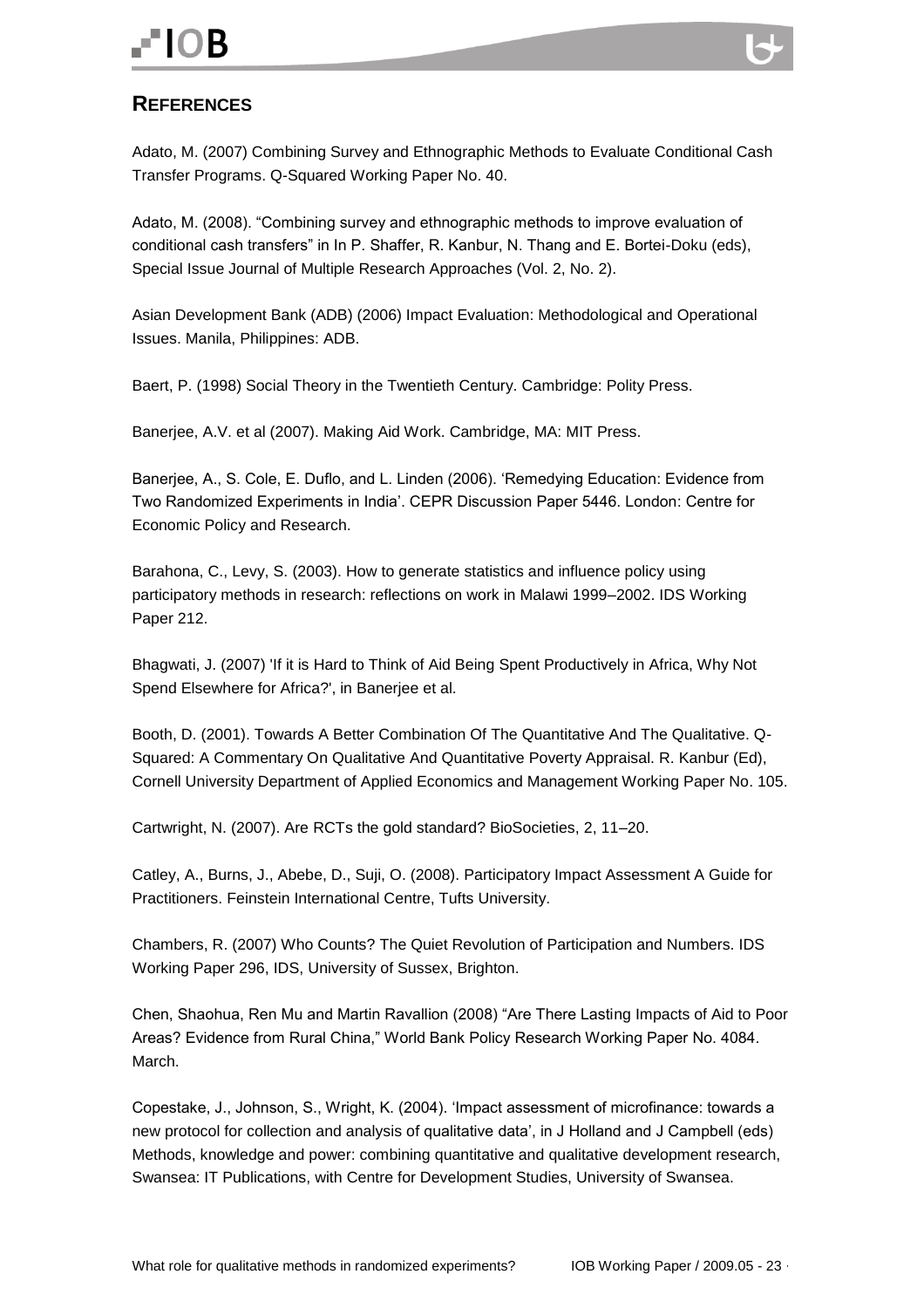### $-10B$

Davis, P., Baulch, B. (2009). Parallel Realities: Exploring Poverty Dynamics using Mixed Methods in Rural Bangladesh. Paper presented at "Escaping Poverty Traps: Connecting the Chronically Poor to Economic Growth" conference, Washington DC, February 26-27, 2009.

Deaton, A. (2009). Instruments of development: Randomization in the tropics, and the search for the elusive keys to economic development. The Keynes Lecture, British Academy, October 9th, 2008.

Duflo, E and Chattopadhyay,R. (2004) "Women as Policy Makers: Evidence from a Randomized Policy Experiment in India,", *Econometrica* 72(5): 1409-1443.

Duflo,E., Banerjee,A. (2008) "The Experimental Approach to Development Economics" CEPR working paper No. DP7037, London: Centre for Economic Policy and Research

Duflo, Esther and Michael Kremer (2005) "Use of Randomization in the Evaluation of Development Effectiveness," from George Pitman, Osvaldo Feinstein and Gregory Ingram, ed., Evaluating Development Effectiveness, New Brunwick: Transaction Publishers.

Easterly, W. (2006). The White Man"s Burden: Why the West"s Efforts to Aid the Rest Have Done So Much Ill and So Little Good. New York: Penguin.

European Evaluation Society (EES) (2007) The Importance of a Methodologically Diverse Approach to Impact Evaluation – Specifically with Respect to Development Aid and Development Interventions. EES Statement. Nijkerk, Netherlands: EES secretariat.

Foresti, M. (2007) "A Comparative Study of Evaluation Policies and Practices in Development Agencies'. Report for AFD Evaluation Department.

Gibson, C.M., Duncan, G.J. (2000). Qualitative/Quantitative Synergies in a Random-Assignment Program Evaluation. Paper presented at Discovering successful pathways in children's development: Mixed Methods in the Study of Childhood and Family Life Conference.

Goldin, I., Rogers, F. I. and Stern, N. (2007) 'We Must Tackle Development Problems at the Level of the Economy as a Whole', in Banerjee et al.

Hoddinott, J. (2006). "Shocks and their Consequences Across and Within Households in Rural Zimbabwe". *Journal of Development Studies*, 42 (2): 301-21.

Jones, N., Jones, H. Steer, L., Datta, A. (2009). Improving impact evaluation production and use. ODI Working Paper 300. Overseas Development Institute, London.

Kanbur, R. (ed.) (2001) Q-Squared: A Commentary On Qualitative And Quantitative Poverty Appraisal. Working Paper No. 105. Ithaca, NY: Cornell University Department of Applied Economics and Management.

Karlan,D. (2009) Cairo Evaluation Clinic: Thoughts on Randomized Trials For Evaluation of Development Economics Department Working Paper No. 65 / Economic Growth Center Discussion Paper No. 973, Department of Economics, Yale University.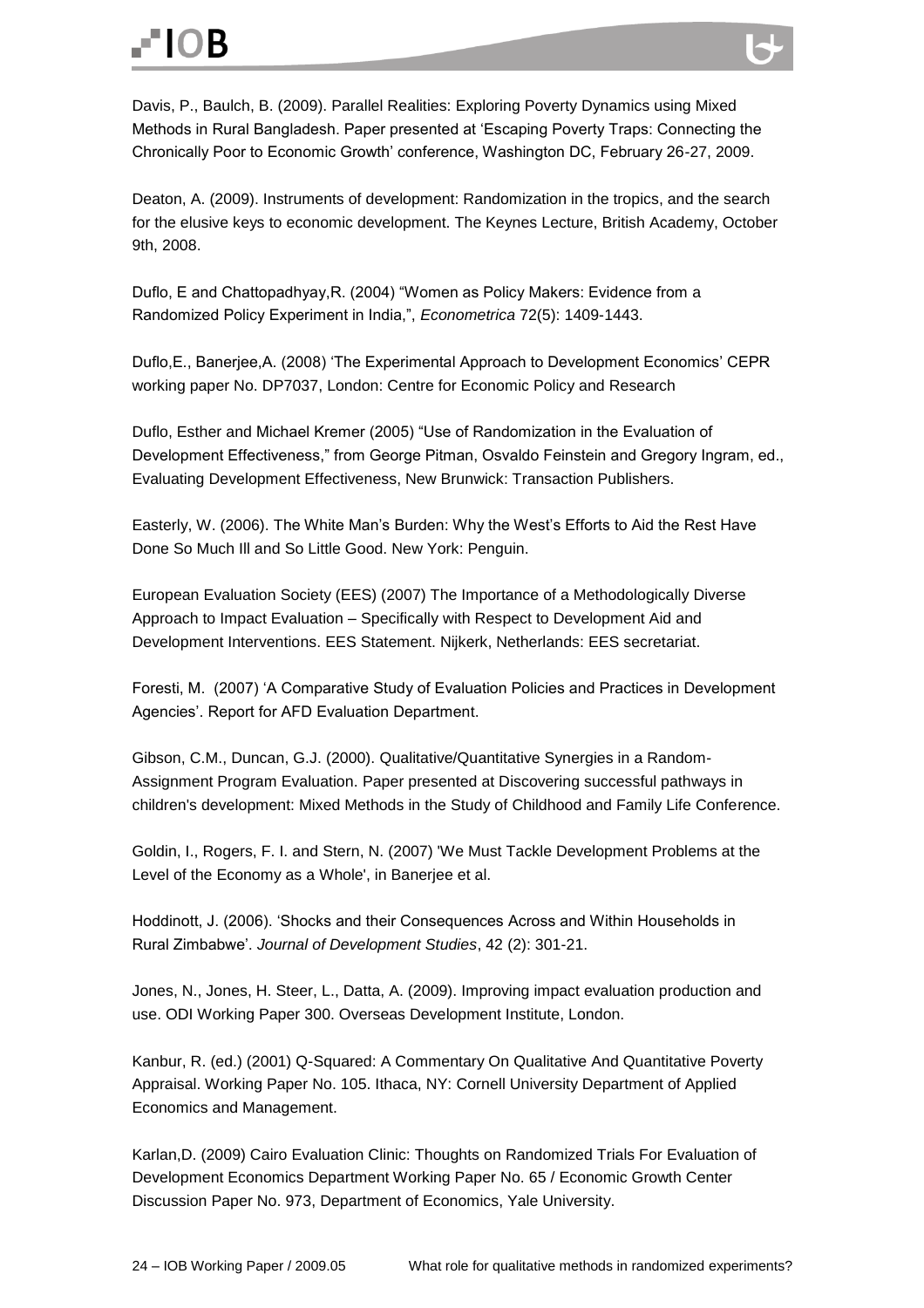Karlan, D. and Zinman,R. (2009) Expanding Credit Access: Using Randomized Supply Decisions to Estimate the Impacts. *Review of Financial Studies*.

Leeuw,F. and J.Vaessen (2009) "Impact Evaluation and Development: NONIE Guidance on Impact Evaluation" Network of Networks for Impact Evaluation (NONIE), World Bank, September 2009.

Lewis, J. (2007). Analysing Qualitative Longitudinal Research in Evaluations. Social Policy & Society 6:4, 545–556.

Lloyd-Sherlock, P., Locke, C. (2008). Vulnerable Relations: Life Course, Wellbeing and Social Exclusion in Buenos Aires, Argentina. Ageing & Society, 2008, 28:779–803.

London, A.S., Schwartz, S., Scott, E.K. (2005). Combining Quantitative and Qualitative Data in Welfare Policy Evaluations in the United States. Q-Squared Working Paper No. 12.

Molloy, D., Woodfield, K., Bacon, J. (2002). Longitudinal qualitative research approaches in evaluation studies. A study carried out on behalf of the Department for Work and Pensions. Working Paper 7, Social Research Unit, London.

Moore, M. (2007) "The New Private Philanthropies Could Challenge the Existing Aid Business", in Banerjee et al.

Olken, Benjamin. 2007. Monitoring Corruption: Evidence from a Field Experiment in Indonesia. Journal of Political Economy 115: 200-249.

Poverty Action Lab (2008) "Evaluating Social Programs" Notes from short course conducted by J-PAL South Asia at the Institute for Financial Management and Research, Chennai, India, July 28<sup>th</sup> – August 1<sup>st</sup>, 2008.

Prowse, M. (2007) "Aid Effectiveness: The Role of Qualitative Research in Impact Evaluation". ODI Background Note, December.

Rao, V. (2001). Potters And Slums: Two Qualitative/Quantitative Projects In India. In Q-Squared: A Commentary On Qualitative And Quantitative Poverty Appraisal. R. Kanbur (Ed), Cornell University Department of Applied Economics and Management Working Paper No. 105.

Rao, V. and Ibáñez, A. M. (2005). "The social impact of social funds in Jamaica: A mixedmethods analysis of participation, targeting and collective action in community driven development'. Journal of Development Studies 41(5), 788-838.

Ravallion, M. (2009a). Evaluation in the Practice of Development. The World Bank Research Observer.

Ravallion, M. (2009b). Should the Randomistas rule? Economists' Voice.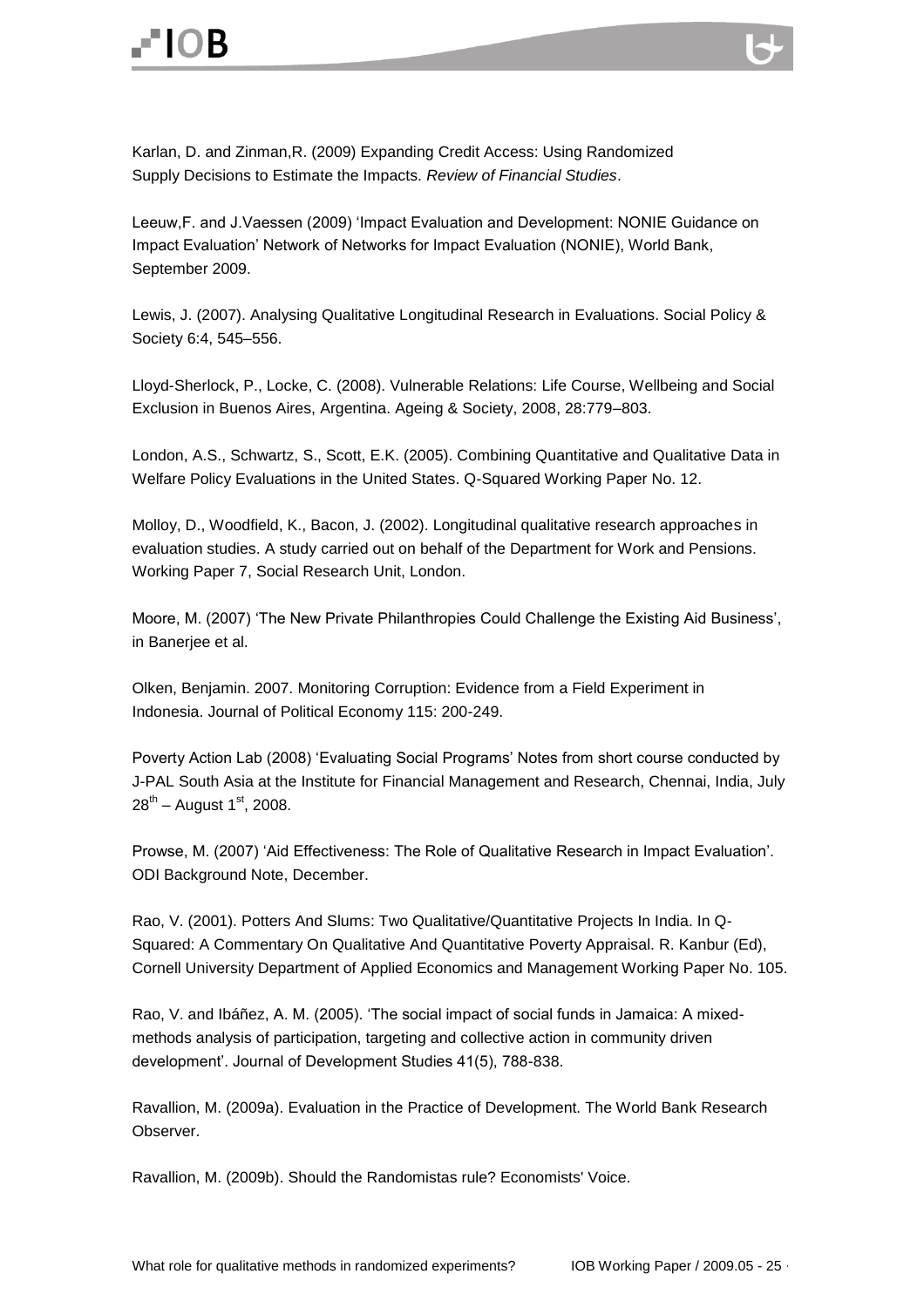Rodrik, Dani. (2009). "The New Development Economics: We Shall Experiment, but How Shall We Learn?" In Jessica Cohen, and William Easterly, eds., What Works in Development? Thinking Big and Thinking Small, Washington: Brookings Institution Press.

Sachs, J. (2005). The End of Poverty. New York: Penguin.

Savedoff, W. D., Levine, R. and Birdsall, N. (2006) When Will We Ever Learn? Improving Lives Through Impact Evaluation. Report of the Evaluation Gap Working Group. Washington, DC: Center for Global Development.

Scott, J. (1998). Seeing Like a State: How Well-Intentioned Efforts to Improve the Human Condition Have Failed. New Haven, CT: Yale University Press.

Thorbecke, E. (2007). The Evolution of the Development Doctrine, 1950-2005. In G. Matrovas and T. Shorrocks (Eds.), Advancing Development: Core Themes in Global *Economics.* Basingstoke: Palgrave Macmillan.

White, H. (2008) "Of Probits and Participation: The Use of Mixed Methods in Quantitative Impact Evaluation" NONIE Working Paper No. 6, World Bank, January 2008.

White, H. (2007a) "Technical Rigor Must Not Take Precedence Over Other Kinds of Valuable Lessons', in Banerjee et al.

White, H. (2007b) "Evaluating Aid Impact: Approaches and Findings". In S. Lahiri (ed.), The Theory and Practice of Foreign Aid, vol. 1. New York: Elsevier.

White, Howard and Masset, Edoardo (2007) "The Bangladesh Integrated Nutrition Program: Findings from an Impact Evaluation", Journal of International Development 19: 627–52

Woolcock, M. (2009). Towards a Plurality of Methods in Project Evaluation: A Contextualised Approach to Understanding Impact Trajectories and Efficacy. BWPI Working Paper 73.

World Bank (2007) Impact Evaluation: The Experience of the Independent Evaluation Group of the World Bank. Washington, DC: Independent Evaluation Group, World Bank.

Worrall, J. (2007). Evidence in Medicine and Evidence-Based Medicine. Philosophy Compass 2/6: 981–1022